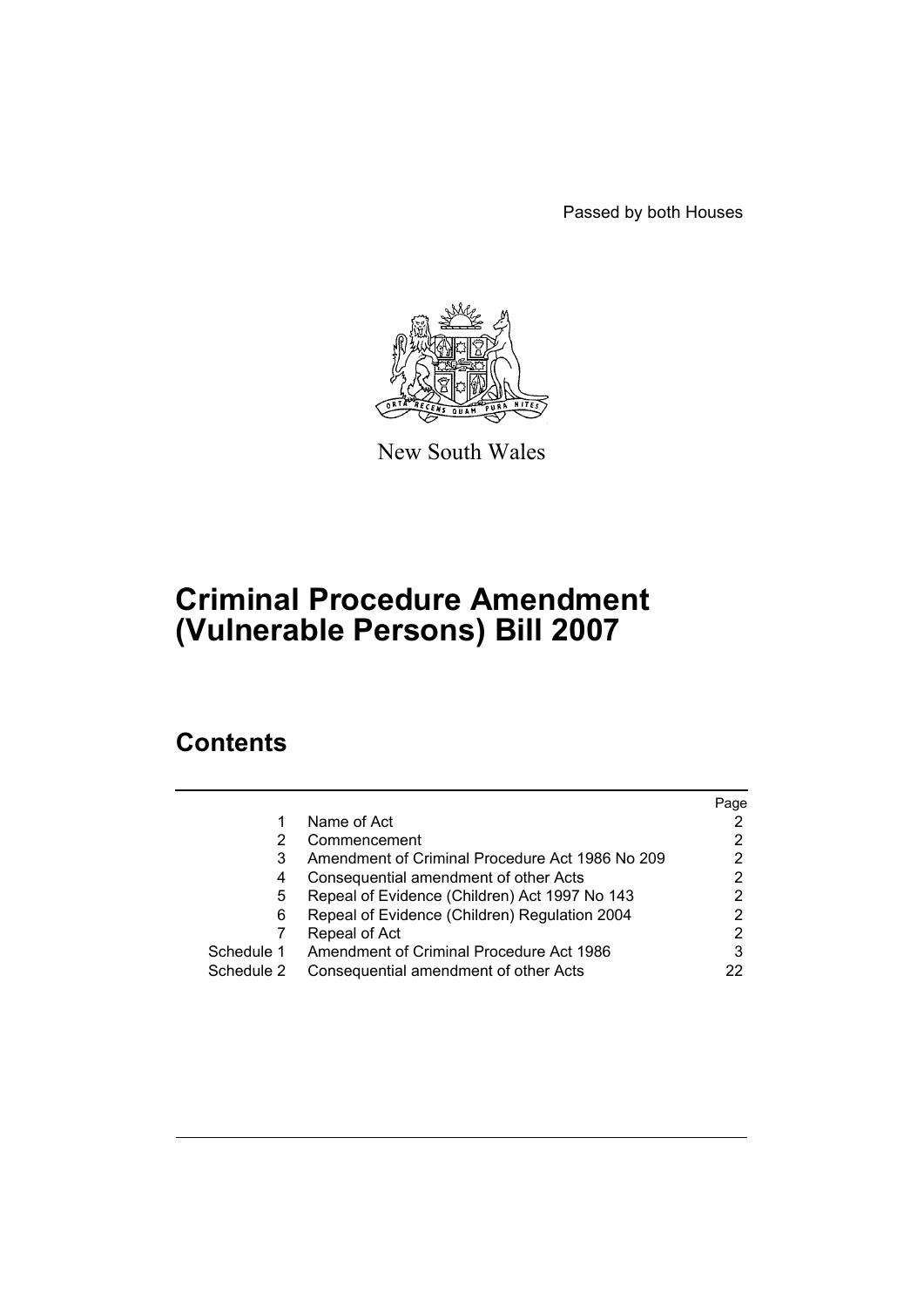*I certify that this public bill, which originated in the Legislative Assembly, has finally passed the Legislative Council and the Legislative Assembly of New South Wales.*

> *Clerk of the Legislative Assembly. Legislative Assembly, Sydney, , 2007*



New South Wales

# **Criminal Procedure Amendment (Vulnerable Persons) Bill 2007**

Act No , 2007

An Act to amend the *Criminal Procedure Act 1986* to make further provision with respect to the giving of evidence in proceedings by children and intellectually impaired persons and to consequentially repeal the *Evidence (Children) Act 1997*; and for other purposes.

*I have examined this bill and find it to correspond in all respects with the bill as finally passed by both Houses.*

*Assistant Speaker of the Legislative Assembly.*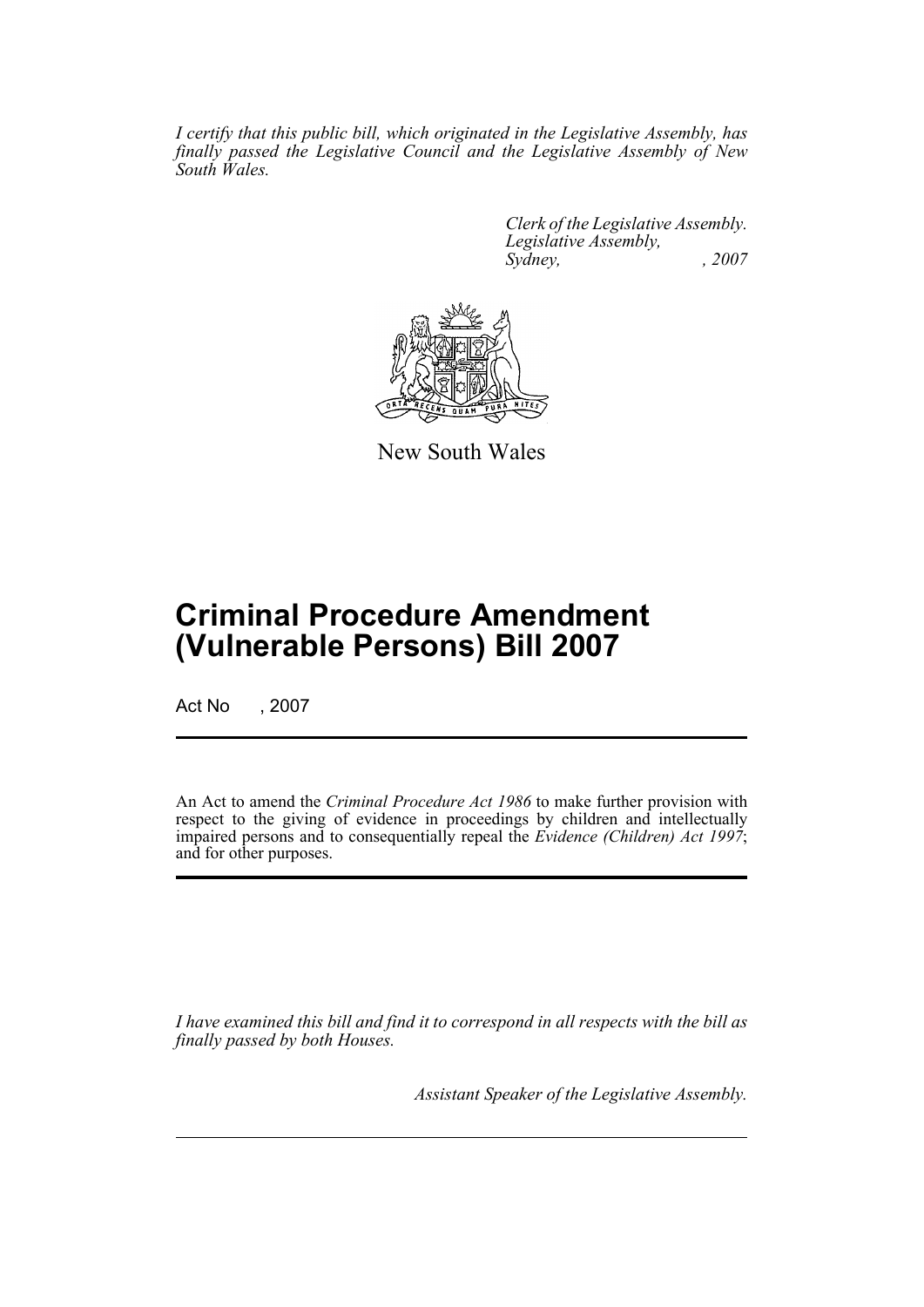# <span id="page-2-0"></span>**The Legislature of New South Wales enacts:**

#### **1 Name of Act**

This Act is the *Criminal Procedure Amendment (Vulnerable Persons) Act 2007*.

#### <span id="page-2-1"></span>**2 Commencement**

This Act commences on a day or days to be appointed by proclamation.

#### <span id="page-2-2"></span>**3 Amendment of Criminal Procedure Act 1986 No 209**

The *Criminal Procedure Act 1986* is amended as set out in Schedule 1.

#### <span id="page-2-3"></span>**4 Consequential amendment of other Acts**

The Acts specified in Schedule 2 are amended as set out in that Schedule.

# <span id="page-2-4"></span>**5 Repeal of Evidence (Children) Act 1997 No 143**

The *Evidence (Children) Act 1997* is repealed.

# <span id="page-2-5"></span>**6 Repeal of Evidence (Children) Regulation 2004**

The *Evidence (Children) Regulation 2004* is repealed.

# <span id="page-2-6"></span>**7 Repeal of Act**

- (1) This Act is repealed on the day following the day on which all of the provisions of this Act have commenced.
- (2) The repeal of this Act does not, because of the operation of section 30 of the *Interpretation Act 1987*, affect any amendment made by this Act.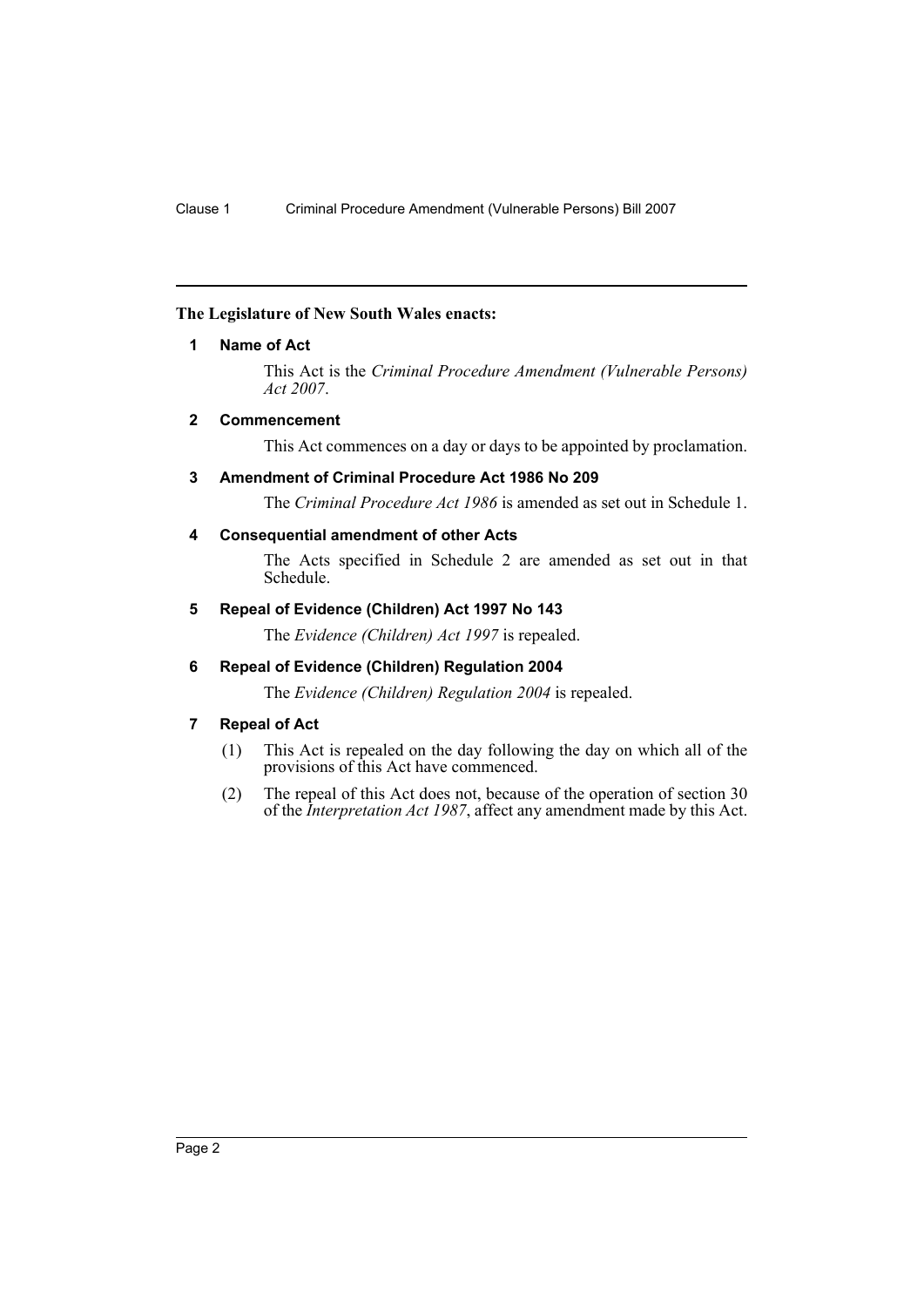Amendment of Criminal Procedure Act 1986 Schedule 1

# <span id="page-3-0"></span>**Schedule 1 Amendment of Criminal Procedure Act 1986**

(Section 3)

#### **[1] Section 76**

Omit the section. Insert instead:

#### **76 Recordings of interviews with vulnerable persons**

- (1) A written statement may be in the form of a transcript of a recording made by an investigating official of an interview with a vulnerable person, during which the vulnerable person was questioned by the investigating official in connection with the investigation of the commission or possible commission of the offence (as referred to in section  $306\hat{R}$ ), but only if this section is complied with.
- (2) The copy of the transcript of the recording must be certified by an investigating official as an accurate transcript of the recording and served on the accused person in accordance with section 75.
- (3) The accused person must be given, in accordance with the regulations under section 306V  $\overline{(2)}$ , a reasonable opportunity to listen to and, in the case of a video recording, to view, the recording.
- (4) However, if the requirements of the regulations under section 306V (2) have not been complied with, the recording may be admitted if the court is satisfied that:
	- (a) the parties consent to the recording being admitted, or
	- (b) the accused person and his or her lawyer (if any) have been given a reasonable opportunity otherwise than in accordance with such regulations to listen to or view the recording and it would be in the interests of justice to admit the recording.
- (5) Nothing in this Division requires the prosecutor to serve on the accused person a copy of the actual recording made by an investigating official of an interview with the vulnerable person (other than a transcript of the record).
- (6) This section does not affect section 306V (2).
- (7) Section 79 (3) does not apply to or in relation to a written statement certified under this section.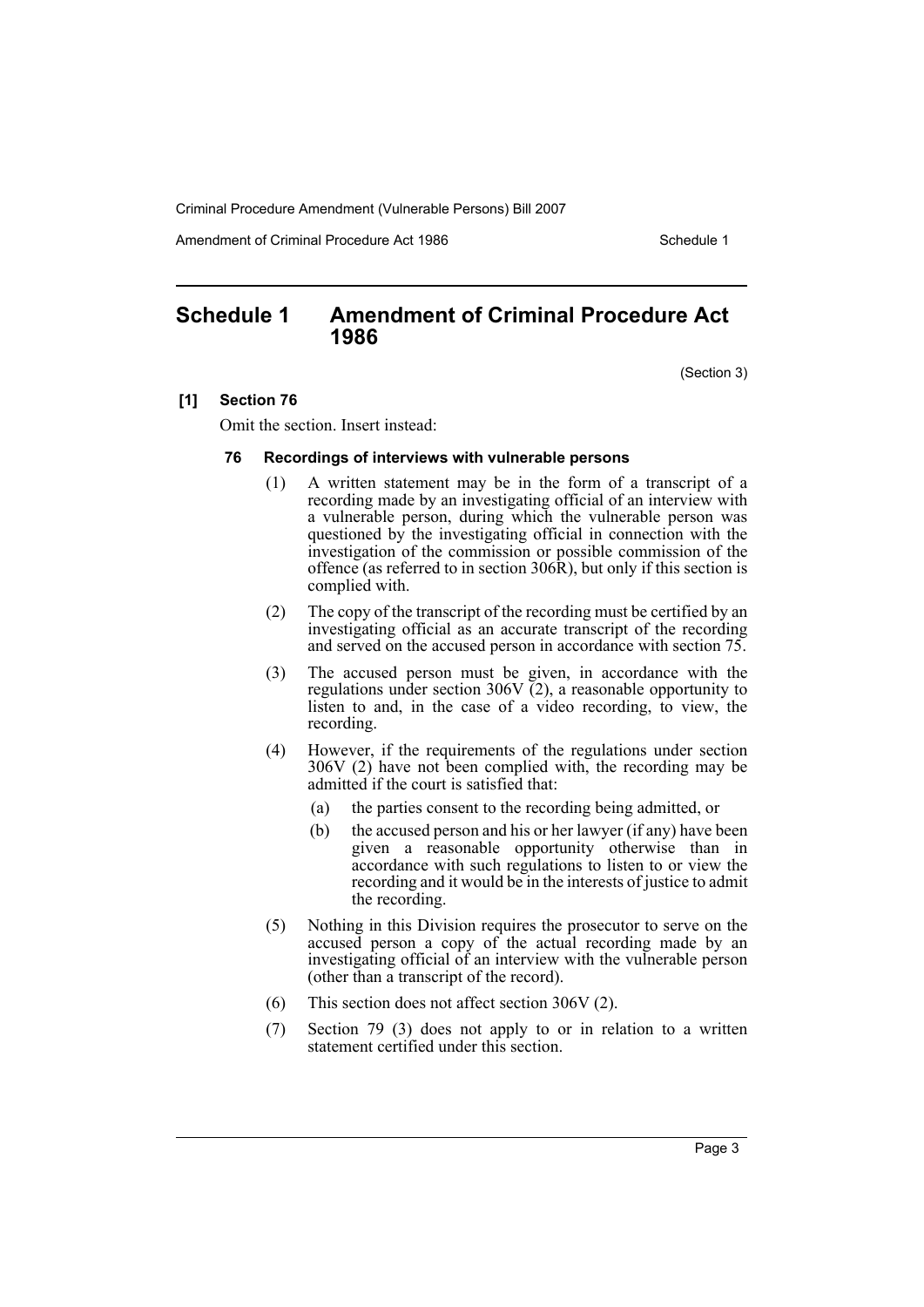Schedule 1 Amendment of Criminal Procedure Act 1986

(8) In this section:

*investigating official* has the same meaning as it has in Part 6 of Chapter 6.

*vulnerable person* has the same meaning as it has in Part 6 of Chapter 6.

Note. Part 6 of Chapter 6 allows vulnerable persons (children and intellectually impaired persons) to give evidence of a previous representation in the form of a recording made by an investigating official of an interview with the vulnerable person. Section 306V (2) (which is contained in that Part) provides that such evidence is not to be admitted unless the accused person and his or her lawyer have been given a reasonable opportunity to listen to or view the recording.

#### **[2] Section 91 Witness may be directed to attend**

Insert after section 91 (7):

(7A) A direction may not be given under this section so as to require the attendance of the complainant in proceedings for a prescribed sexual offence if the complainant is an intellectually impaired person (within the meaning of Part 6 of Chapter 6).

#### **[3] Section 185**

Omit the section. Insert instead:

#### **185 Recording of interviews with vulnerable persons**

- (1) If the prosecutor intends to call a vulnerable person to give evidence in proceedings, the brief of evidence may include a transcript of a recording made by an investigating official of an interview with the vulnerable person, during which the vulnerable person was questioned by the investigating official in connection with the investigation of the commission or possible commission of the offence (as referred to in section 306R).
- (2) A copy of the transcript of the recording must be certified by an investigating official as an accurate transcript of the recording and served on the accused person in accordance with section 183.
- (3) A brief of evidence that includes a transcript of a recording of an interview with a vulnerable person is not required also to include a written statement from the vulnerable person concerned.
- (4) The transcript of the recording is taken, for the purposes of this Division, to be a written statement taken from the vulnerable person. Accordingly, any document or other thing identified in the transcript as a proposed exhibit forms part of the brief of evidence.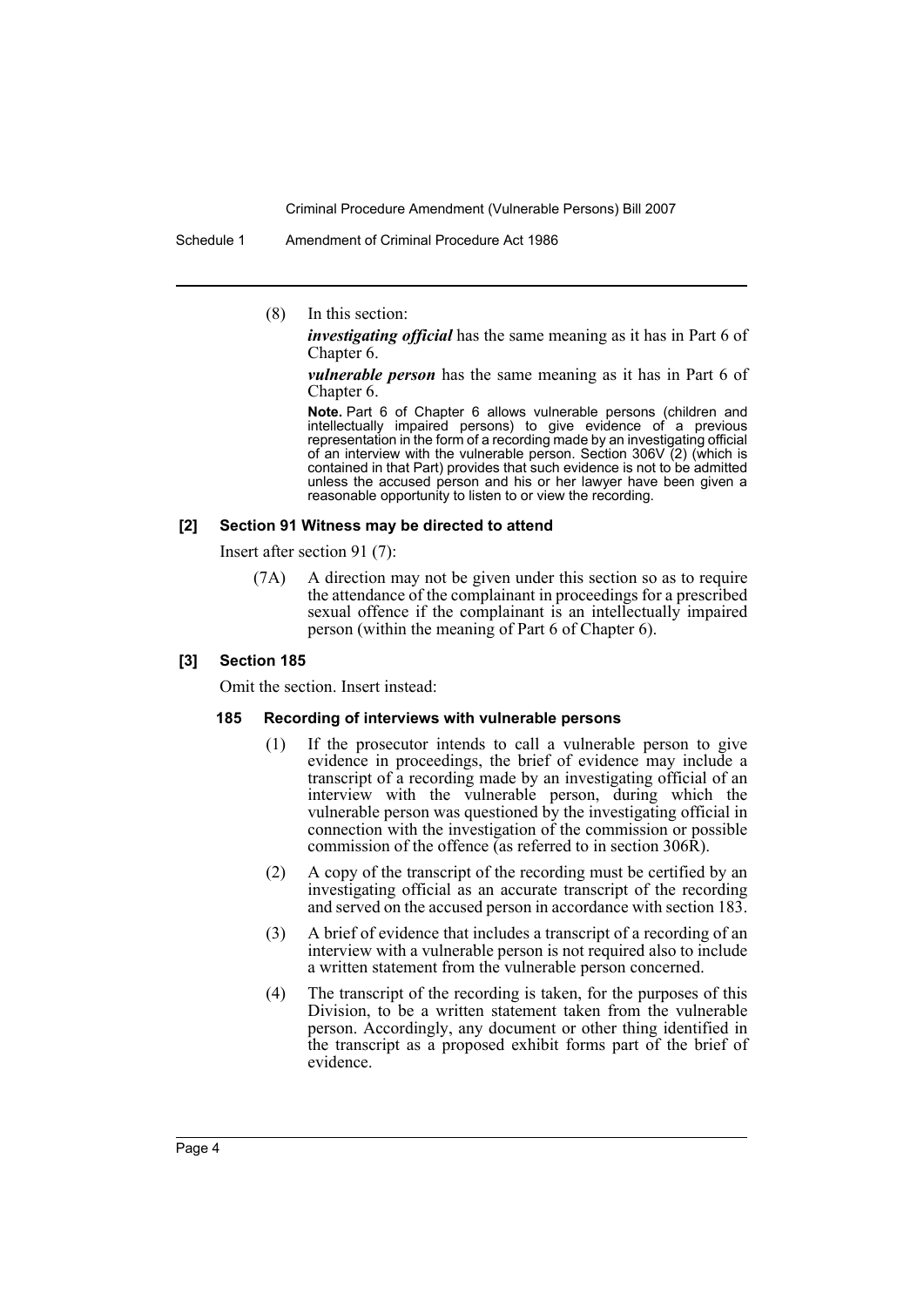Amendment of Criminal Procedure Act 1986 Schedule 1

- (5) Nothing in this Division requires the prosecutor to serve on the accused person a copy of the actual recording made by an investigating official of an interview with the vulnerable person.
- (6) This section does not affect section 306V (2).
- (7) In this section:

*investigating official* has the same meaning as it has in Part 6 of Chapter 6.

*vulnerable person* has the same meaning as it has in Part 6 of Chapter 6.

Note. Part 6 of Chapter 6 allows vulnerable persons (children and intellectually impaired persons) to give evidence of a previous representation in the form of a recording made by an investigating official of an interview with the vulnerable person. Section 306V (2) (which is contained in that Part) provides that such evidence is not to be admitted unless the accused person and his or her lawyer have been given a reasonable opportunity to listen to or view the recording.

#### **[4] Section 274 Application**

Insert at the end of the section:

**Note.** Certain provisions of Part 6 (Giving of evidence by vulnerable persons) of this Chapter extend to evidence given in proceedings of a civil nature arising from certain offences (for example, see section 306ZA (c)).

# **[5] Sections 291 (2) and (5), 291C (1) and 306E (3)**

Omit "the *Evidence (Children) Act 1997*" wherever occurring.

Insert instead "Part 6".

#### **[6] Section 291A Other parts of proceedings may be heard in camera**

- Omit section 291A (6) (b). Insert instead:
	- (b) the entitlement of a vulnerable person (within the meaning of Part 6) to have a person present when giving evidence under section 306ZK.

#### **[7] Section 291B Incest offence proceedings to be held entirely in camera**

Omit section 291B (3) (b). Insert instead:

(b) the entitlement of a vulnerable person (within the meaning of Part 6) to have a person present when giving evidence under section 306ZK.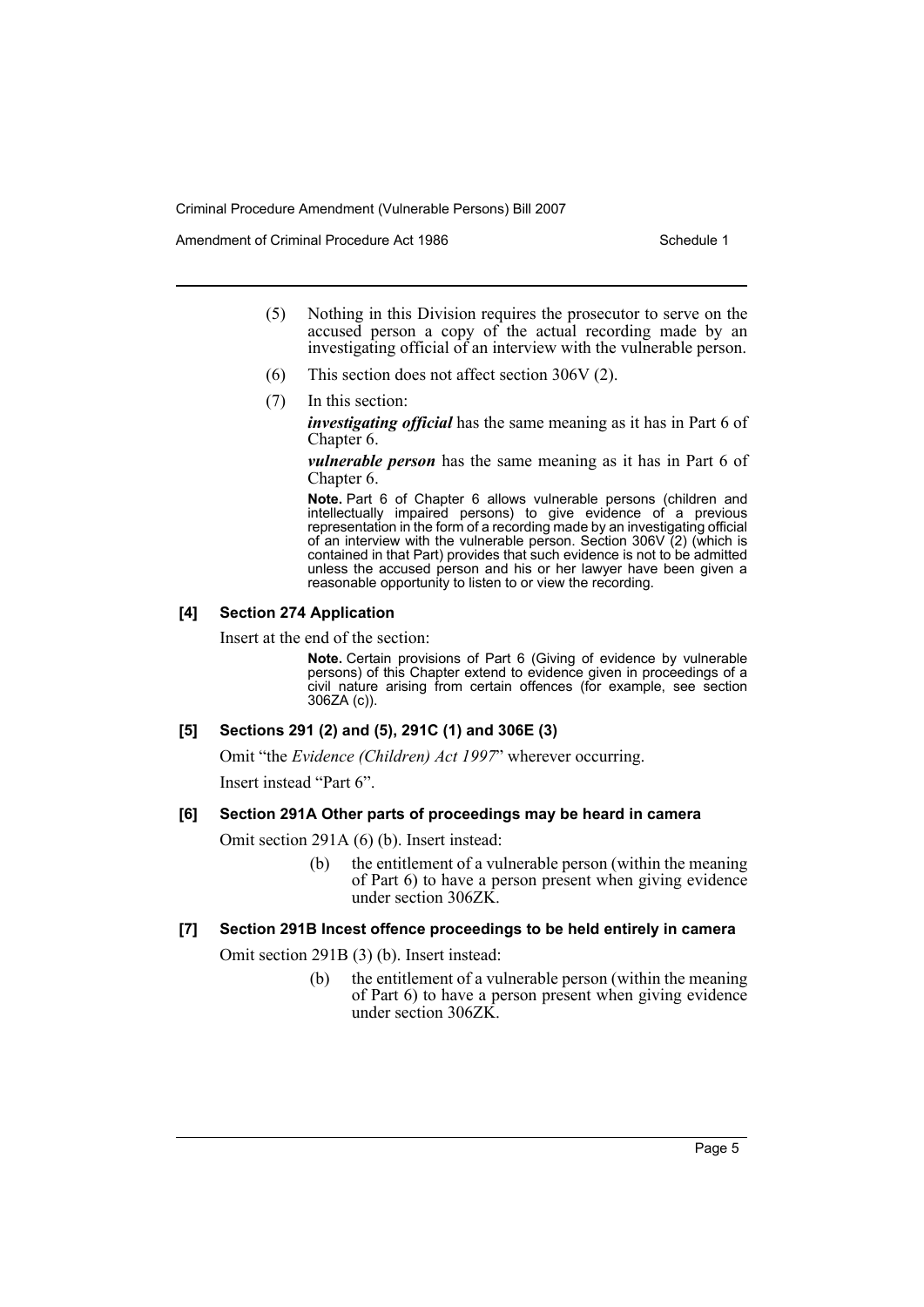Schedule 1 Amendment of Criminal Procedure Act 1986

#### **[8] Section 294A Arrangements for complainant in prescribed sexual offence proceedings giving evidence when accused person is unrepresented**

Omit "section 28 of the *Evidence (Children) Act 1997*" from section 294A (5). Insert instead "section 306ZL".

#### **[9] Section 294B Giving of evidence by complainant in prescribed sexual offence proceedings—alternative arrangements**

Omit "child if Part 4 of the *Evidence (Children) Act 1997*" from section 294B (2).

Insert instead "vulnerable person (within the meaning of Part 6) if Division 4 of that Part".

#### **[10] Section 294C Complainant entitled to have support person or persons present when giving evidence**

Omit "the *Evidence (Children) Act 1997*" from section 294C (2) (a). Insert instead "Part 6".

#### **[11] Section 294C (6)**

Omit "If the complainant is under the age of 16 years when the evidence is given, section 27 of the *Evidence (Children) Act 1997* does not apply.".

#### **[12] Section 294C (7) and (8)**

Insert after section 294C (6) (before the note):

- (7) If the complainant is a vulnerable person (within the meaning of Part 6) when the evidence is given, section 306ZK does not apply.
- (8) Nothing in this section affects any entitlement a complainant has under section 275B.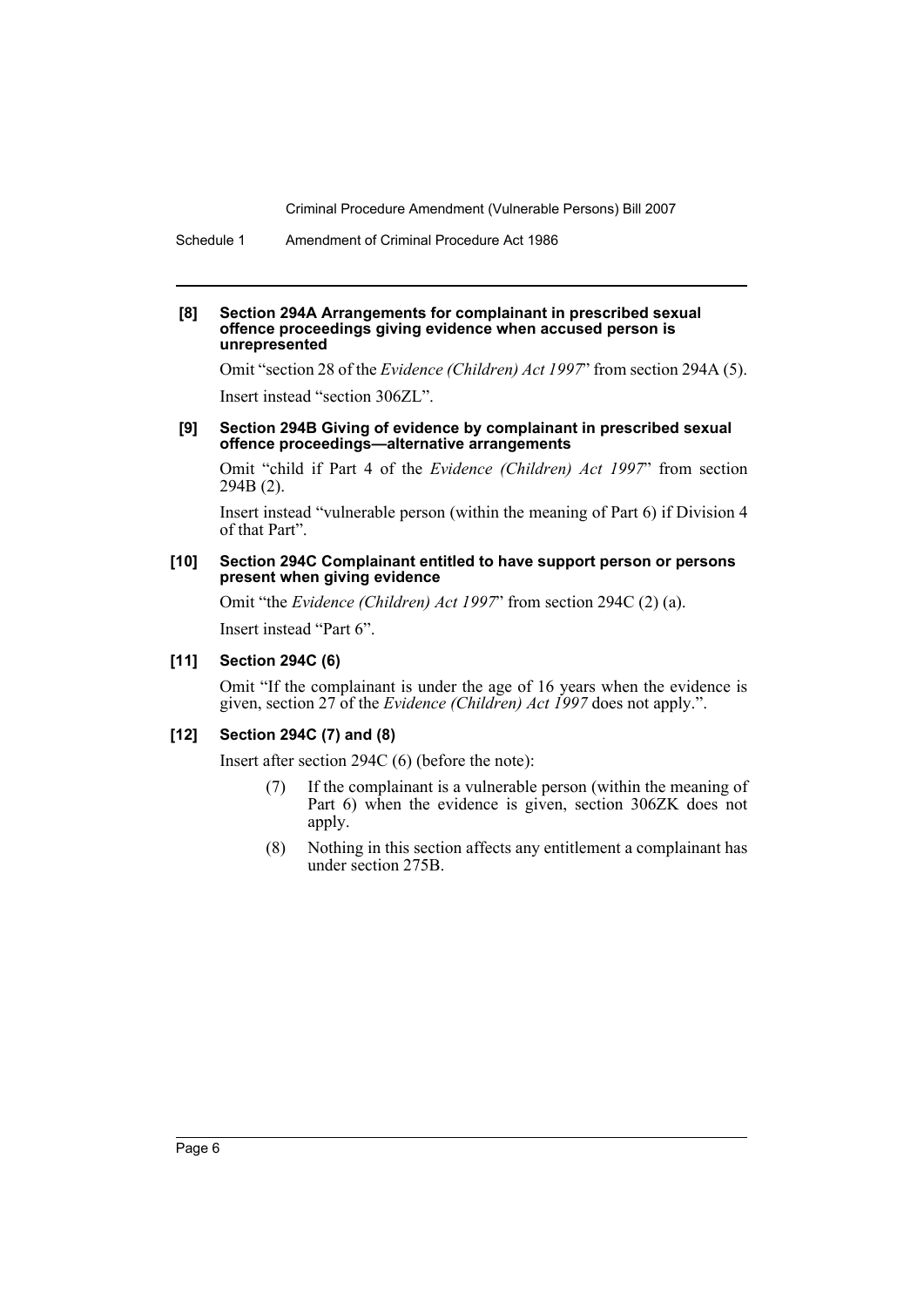Amendment of Criminal Procedure Act 1986 Schedule 1

# **[13] Chapter 6, Part 6**

Insert after Part 5:

# **Part 6 Giving of evidence by vulnerable persons**

# **Division 1 Preliminary**

## **306M Definitions**

(1) In this Part:

*child protection prohibition order* means a prohibition order within the meaning of the *Child Protection (Offenders Prohibition Orders) Act 2004*, and includes an interim child protection prohibition order made under that Act.

*court*, in relation to a proceeding referred to in section 306ZA (d), includes the Victims Compensation Tribunal.

*courtroom*, in relation to a proceeding referred to in section 306ZA (d), includes the place where the Victims Compensation Tribunal is sitting.

*intellectually impaired person*—see subsection (2).

#### *investigating official* means:

- (a) a police officer (other than a police officer who is engaged in covert investigations), or
- (b) in relation to the questioning of a child—a person who is engaged, in conjunction with an investigating official described in paragraph (a), in an investigation caused to be made by the Director-General of the Department of Community Services under section 27 of the *Children and Young Persons (Care and Protection) Act 1998*, or
- (c) any other person prescribed by the regulations for the purposes of this definition.

*personal assault offence* means any of the following offences:

- (a) an offence under Part 3 of the *Crimes Act 1900*,
- (b) an offence under section 545AB or 562AB of the *Crimes Act 1900*,
- (c) an offence under section 562ZG, or section 562I as in force before its substitution, of the *Crimes Act 1900*,
- (d) an offence under section 227 of the *Children and Young Persons (Care and Protection) Act 1998*,
- (e) an offence that includes the commission of, or an intention to commit, any of the above offences,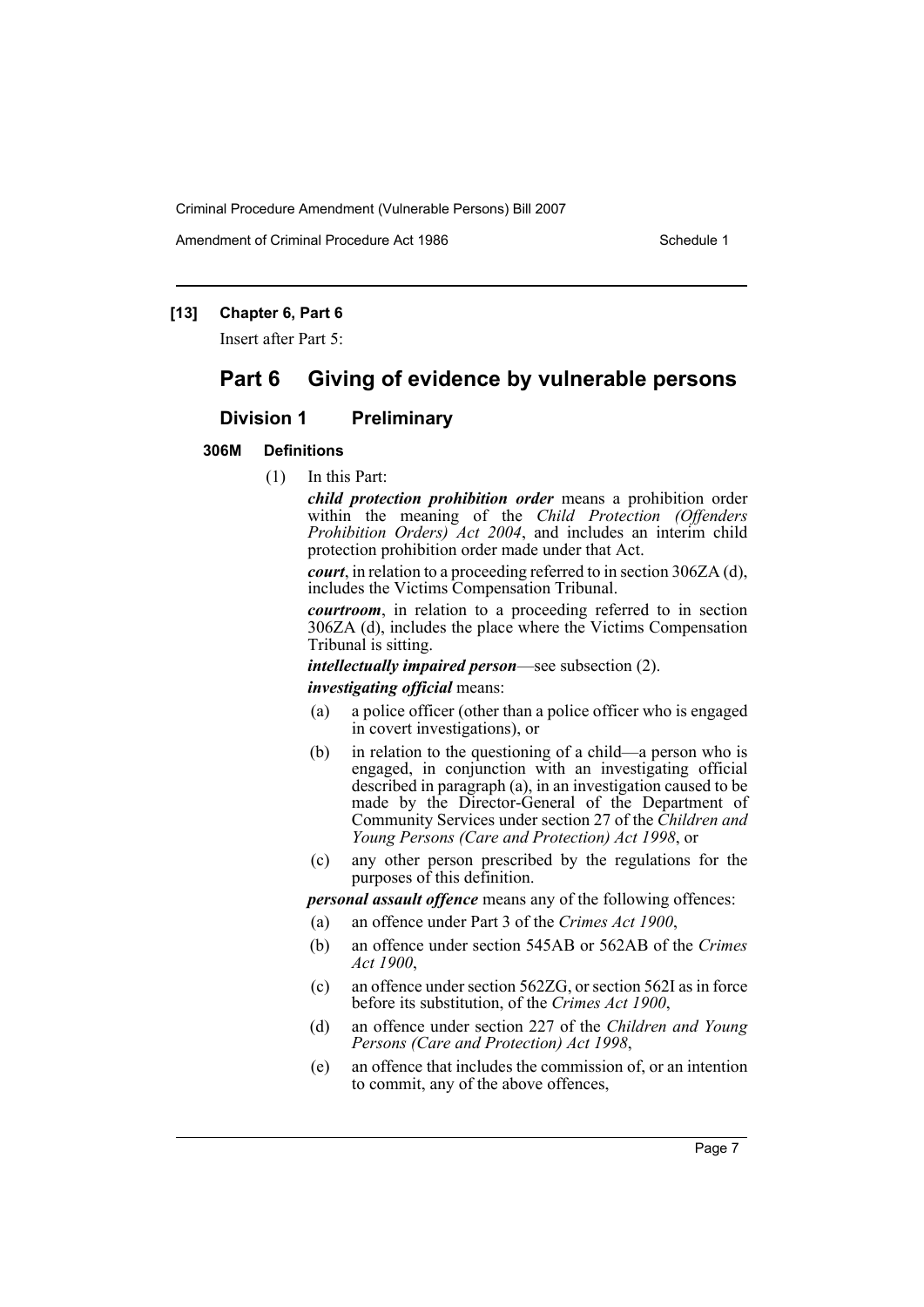Schedule 1 Amendment of Criminal Procedure Act 1986

(f) an offence of attempting, or of conspiracy or incitement, to commit any of the above offences.

*recording* means:

- (a) an audio recording, or
- (b) a video recording, or
- (c) a video recording accompanied by a separately but contemporaneously recorded audio recording.

*vulnerable person* means a child or an intellectually impaired person.

- (2) For the purposes of this Part, a person is *intellectually impaired* if the person has:
	- (a) an appreciably below average general intellectual function, or
	- (b) a cognitive impairment (including dementia or autism) arising from, or as a result of, an acquired brain injury, neurological disorder or a developmental disorder, or
	- (c) any other intellectual disability.

**Note.** See section 306P as to the application of this Part to the giving of evidence by intellectually impaired persons.

## **306N Words and expressions used in Evidence Act 1995**

- (1) Words and expressions that are defined in the *Evidence Act 1995* and that are used in this Part have the same meanings in this Part as they have in the *Evidence Act 1995*.
- (2) This section applies except so far as the context or subject-matter otherwise indicates or requires.
- (3) However, this section does not apply to a word or expression defined in section 306M.

#### **306O Relationship to Evidence Act 1995**

The provisions of this Part are in addition to the provisions of the *Evidence Act 1995* and do not, unless a contrary intention is shown, affect the operation of that Act.

## **306P Application of Part**

(1) To the extent that this Part applies to children, this Part applies (unless a contrary intention is shown) in relation to evidence given by a child who is under the age of 16 years at the time the evidence is given.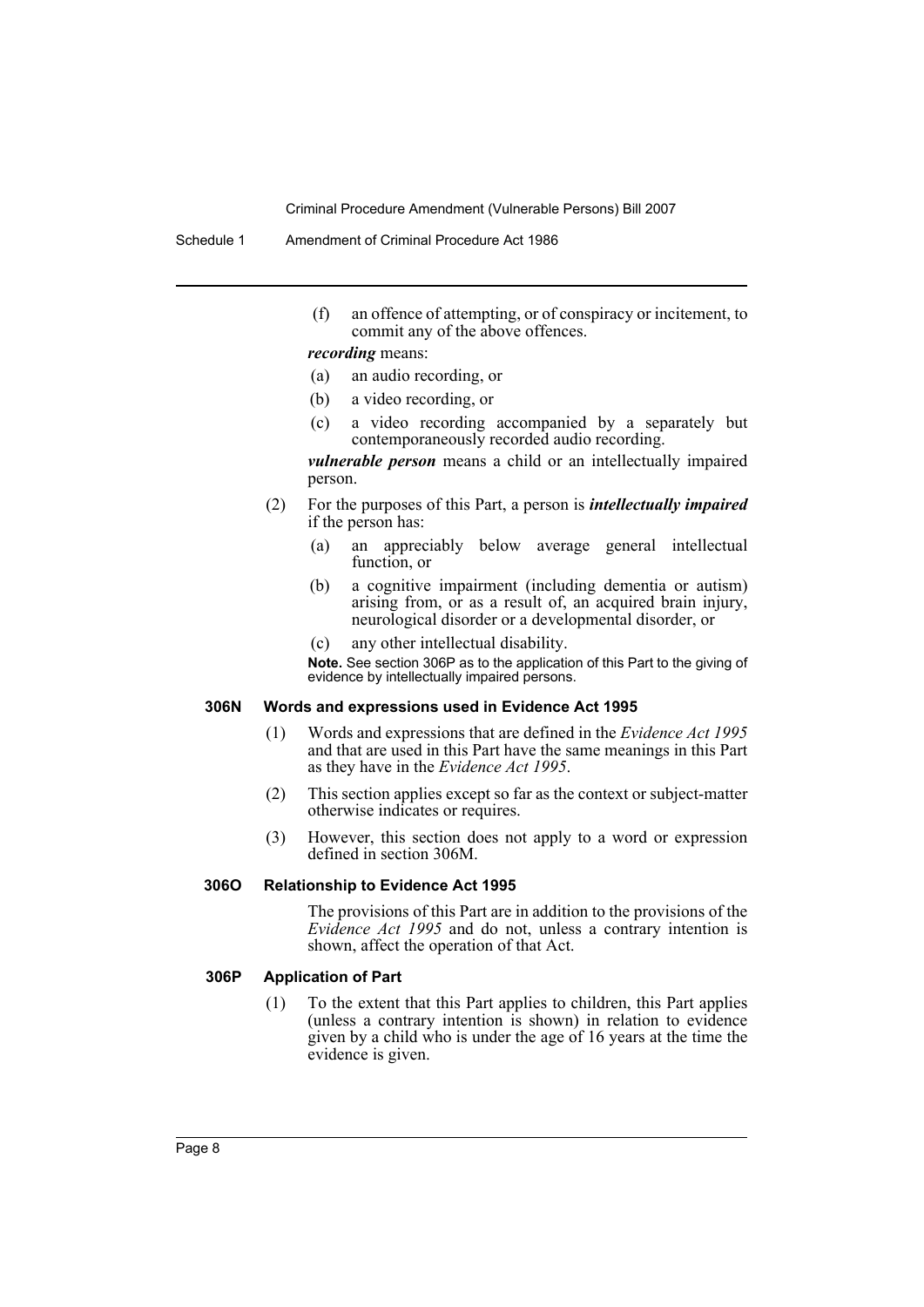Amendment of Criminal Procedure Act 1986 Schedule 1

(2) To the extent that this Part applies to intellectually impaired persons, this Part applies (unless a contrary intention is shown) in relation to evidence given by an intellectually impaired person in the manner provided by this Part only if the court is satisfied that the facts of the case may be better ascertained if the person's evidence is given in such a manner.

# **Division 2 Recording of out of court statements**

#### **306Q Regulations may require interviews with vulnerable persons to be recorded**

If the regulations so require, an investigating official who questions a vulnerable person in connection with the investigation of the commission or possible commission of an offence by the person or any other person is, in accordance with any such regulations, to record any representation made by the vulnerable person in the course of the interview during which the vulnerable person is questioned.

# **Division 3 Giving evidence of out of court representations**

# **306R Evidence to which this Division applies**

- (1) This Division applies to evidence of a previous representation of a vulnerable person made in the course of an interview during which the person is questioned by an investigating official in connection with the investigation of the commission or possible commission of an offence.
- (2) To the extent that this Division applies to intellectually impaired persons, this Division does not apply to evidence of a previous representation made before the commencement of this Division.

# **306S Ways in which evidence of vulnerable person may be given**

- (1) Subject to this Part, a vulnerable person may give evidence of a previous representation to which this Division applies made by the person in any criminal proceeding wholly or partly:
	- (a) in the form of a recording of the previous representation made by an investigating official of the interview in the course of which the previous representation was made and that is viewed or heard, or both, by the court, or
	- (b) orally in the courtroom, or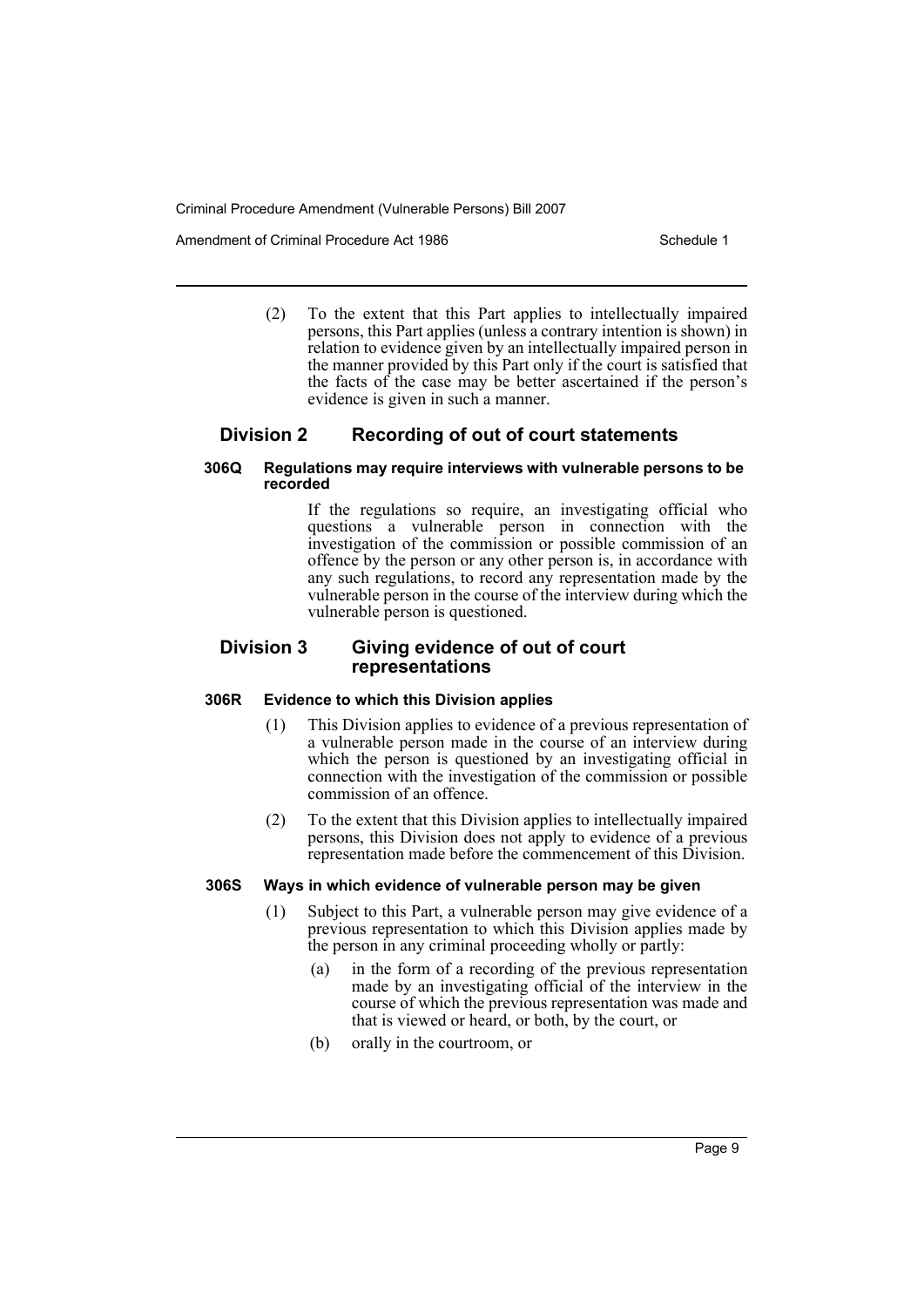- (c) if the evidence is given in any proceeding to which Division 4 applies—in accordance with alternative arrangements made under section 306W. **Note.** See section 306ZA.
- (2) Evidence in the form of a recording given by a vulnerable person under subsection  $(1)$  (a) is not required to be served on a party to any proceeding (including proceedings in relation to proceeding (including proceedings in relation to apprehended violence commenced under Part 15A of the *Crimes Act 1900*).
- (3) Nothing in this section affects the giving of evidence by means of a written statement for the purposes of Division 3 of Part 2 of Chapter 3.

**Note.** See also section 306ZN.

#### **306T Wishes of vulnerable person to be taken into account**

- (1) A person must not call a vulnerable person to give evidence of a previous representation to which this Division applies made by the vulnerable person by means other than a recording made by an investigating official of the interview in the course of which the previous representation was made unless the person has taken into account any wishes of the vulnerable person, considered in the light of:
	- (a) in the case of a child—the child's age and understanding, or
	- (b) in the case of an intellectually impaired person—the person's intellectual impairment.
- (2) However, subsection (1) does not permit a person to require a vulnerable person to express the vulnerable person's wishes in relation to the matter.

#### **306U Vulnerable person entitled to give evidence in chief in form of recording**

(1) A vulnerable person is entitled to give, and may give, evidence in chief of a previous representation to which this Division applies made by the person wholly or partly in the form of a recording made by an investigating official of the interview in the course of which the previous representation was made and that is viewed or heard, or both, by the court. The vulnerable person must not, unless the person otherwise chooses, be present in the court, or be visible or audible to the court by closed-circuit television or by means of any similar technology, while it is viewing or hearing the recording.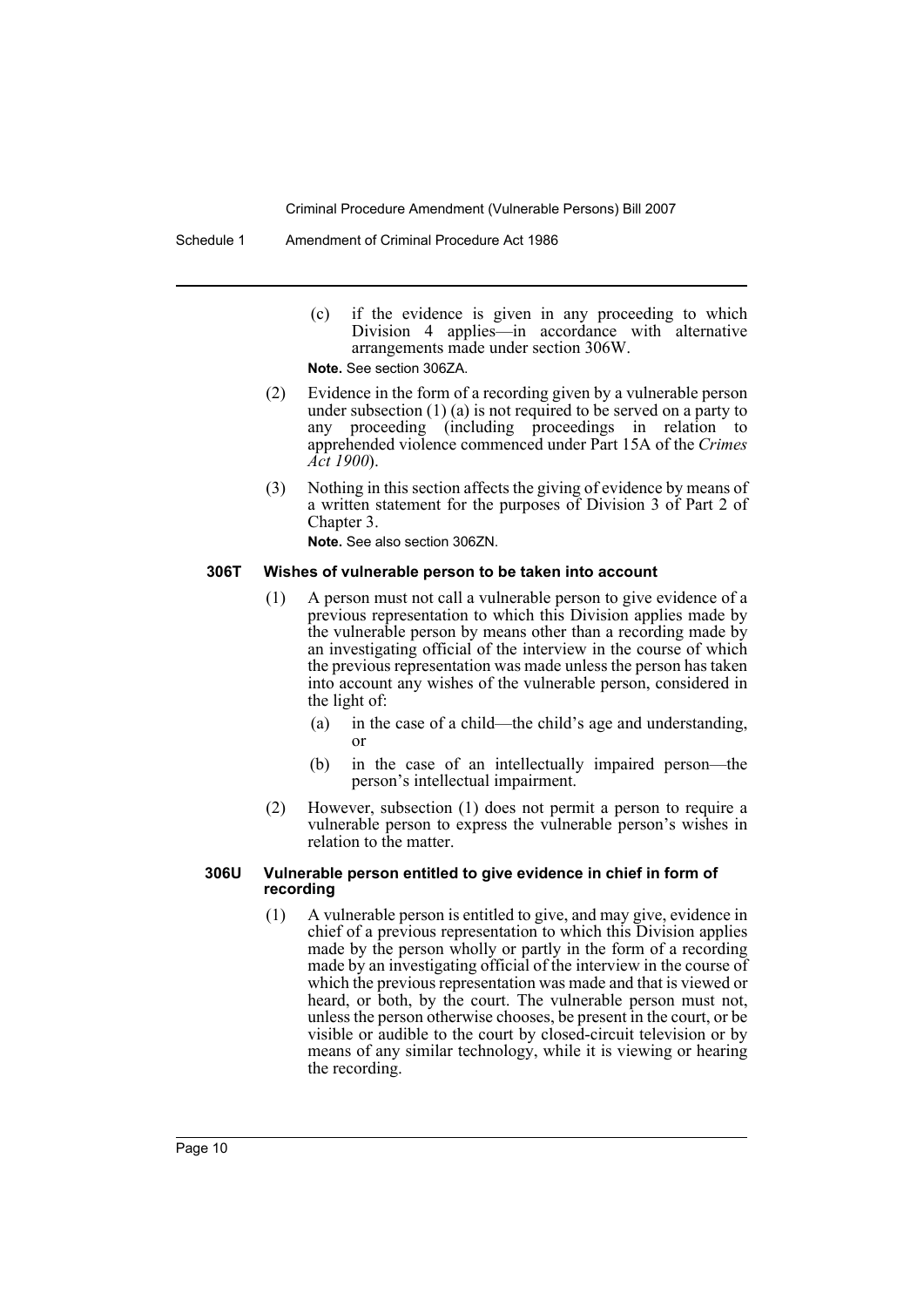Amendment of Criminal Procedure Act 1986 Schedule 1

- (2) Subject to section 306Y, a person is entitled to give, and may give (no matter what age the person is when the evidence is given), evidence as referred to in subsection (1) in the form of a recording of a previous representation to which this Division applies made by the person when the person was less than 16 years of age. **Note.** Under section 306Y, a court may order that a vulnerable person not give evidence in the form of a recording if it is satisfied that it is not in the interests of justice for the evidence to be given by a recording.
- (3) If a vulnerable person who gives evidence as referred to in subsection (1) is not the accused person in the proceeding, the vulnerable person must subsequently be available for cross-examination and re-examination:
	- (a) orally in the courtroom, or
	- (b) if the evidence is given in any proceeding to which Division 4 applies—in accordance with alternative arrangements made under section 306W.
- (4) Subsection (3) does not apply in relation to committal proceedings.
- (5) Section 5BBA of the *Evidence (Audio and Audio Visual Links) Act 1998* does not apply to evidence given as referred to in subsection  $(1)$ .

#### **306V Admissibility of recorded evidence**

- (1) The hearsay rule and the opinion rule (within the meaning of the *Evidence Act 1995*) do not prevent the admission or use of evidence of a previous representation to which this Division applies given by a vulnerable person under this Division in the form of a recording made by an investigating official.
- (2) Evidence of a previous representation to which this Division applies of a vulnerable person who is not the accused person in a proceeding that is given by the vulnerable person in the form of a recording made by an investigating official is not to be admitted unless it is proved that the accused person and his or her lawyer (if any) were given, in accordance with the regulations, a reasonable opportunity to listen to and, in the case of a video recording, view the recording.
- (3) However, if the requirements of any regulations made under subsection (2) have not been complied with, the recording may be admitted if the court is satisfied that:
	- (a) the parties consent to the recording being admitted, or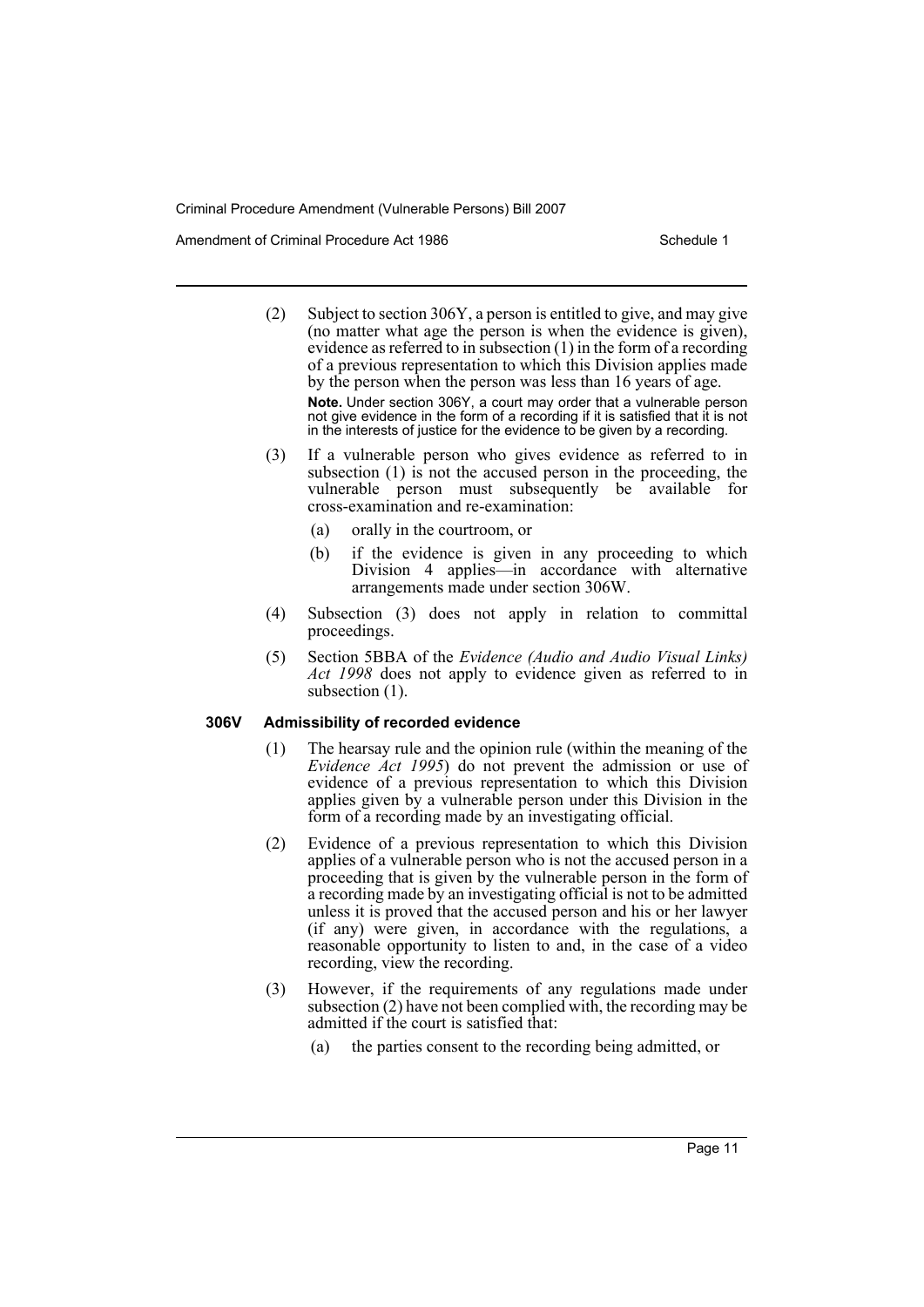Schedule 1 Amendment of Criminal Procedure Act 1986

- (b) the accused person and his or her lawyer (if any) have been given a reasonable opportunity otherwise than in accordance with such regulations to listen to or view the recording and it would be in the interests of justice to admit the recording.
- (4) The court may rule as inadmissible the whole or any part of the contents of a recording adduced as evidence under this Division.

#### **306W Alternative arrangements for giving evidence**

The court may order that alternative arrangements be made in accordance with Division 4 for the giving of evidence by the vulnerable person in any proceeding to which that Division applies.

#### **306X Warning to jury**

If a vulnerable person gives evidence of a previous representation wholly or partly in the form of a recording made by an investigating official in accordance with this Division in any proceedings in which there is a jury, the judge must warn the jury not to draw any inference adverse to the accused person or give the evidence any greater or lesser weight because of the evidence being given in that way.

#### **306Y Evidence not to be given in form of recording if contrary to interests of justice**

- (1) A vulnerable person must not give evidence by means of a recording made by an investigating official in accordance with this Division if the court orders that such means not be used.
- (2) The court may only make such an order if it is satisfied that it is not in the interests of justice for the vulnerable person's evidence to be given by a recording.

# **306Z Transcripts of recordings**

The court may order that a transcript be supplied to the court or, if there is a jury, to the jury, or both, of all or part of evidence of a previous representation to which this Division applies made by a vulnerable person that is given in the form of a recording if it appears to the court that a transcript would be likely to aid its or the jury's comprehension of the evidence.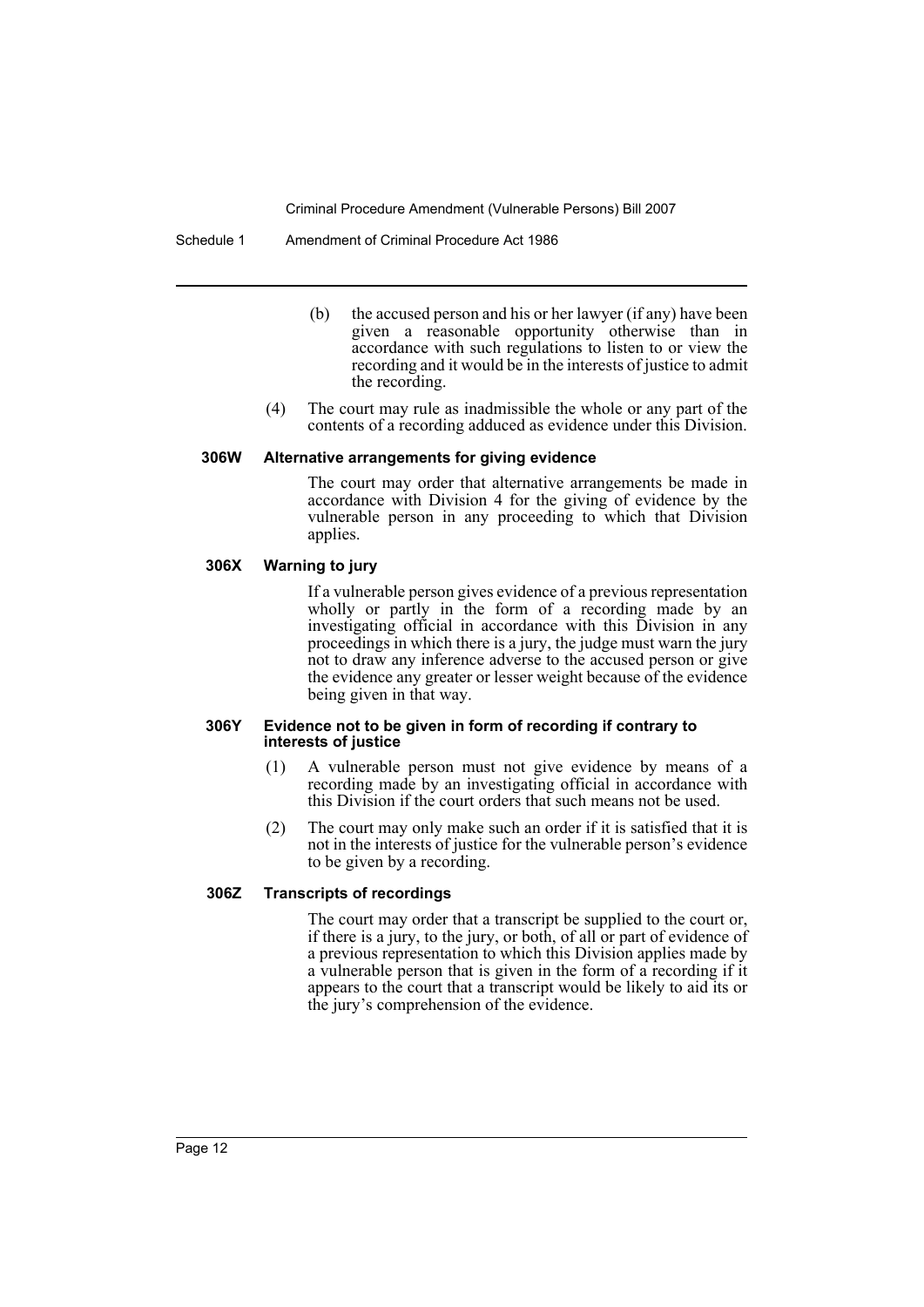Amendment of Criminal Procedure Act 1986 Schedule 1

# **Division 4 Giving of evidence by closed-circuit television**

#### **306ZA Application of Division**

This Division applies to the following proceedings:

- (a) a proceeding in which it is alleged that a person has committed a personal assault offence,
- (b) a proceeding in relation to an application for an apprehended violence order, or a variation or revocation of such an order,
- (c) a civil proceeding arising from the commission of a personal assault offence,
- (d) a proceeding before the Victims Compensation Tribunal in respect of the hearing of a matter arising from the commission of a personal assault offence that is the subject of an appeal or a reference to it,
- (e) a proceeding in relation to an application for a child protection prohibition order or to vary or revoke any such order or a proceeding in relation to a contravention of any such order.

#### **306ZB Vulnerable persons have a right to give evidence by closed-circuit television**

- (1) Subject to this Part, a vulnerable person who gives evidence in any proceeding to which this Division applies is entitled to give that evidence by means of closed-circuit television facilities or by means of any other similar technology prescribed for the purposes of this section.
- (2) Subject to subsections (4) and (5), a child who is 16 or more but less than 18 years of age at the time evidence is given in a proceeding to which this Division applies is entitled to give the evidence as referred to in subsection  $(1)$  if the child was under 16 years of age when the charge for the personal assault offence to which the proceedings relate was laid.
- (3) A vulnerable person may choose not to give evidence by the means referred to in subsection (1).
- (4) A vulnerable person must not give evidence by means of closed-circuit television facilities or any other prescribed technology if the court orders that such means not be used.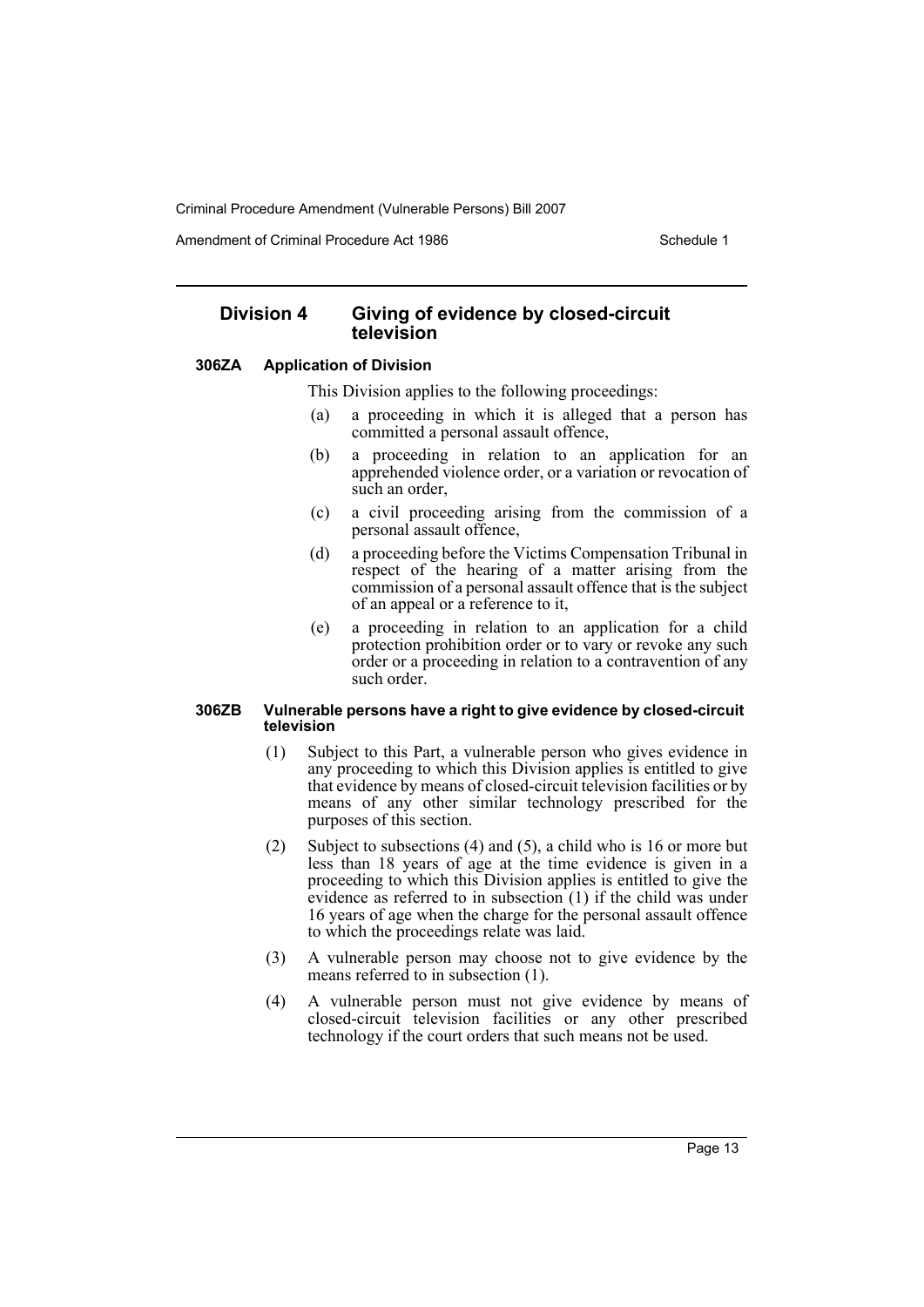- (5) The court may only make such an order if it is satisfied that there are special reasons, in the interests of justice, for the vulnerable person's evidence not to be given by such means.
- (6) This section does not apply to a vulnerable person:
	- (a) who is the accused or defendant in any proceeding referred to in section 306ZA (a), (b) or (c), or
	- (b) who is or was accused of committing the offence that gave rise to a proceeding referred to in section 306ZA (d).
- (7) Nothing in this section affects the operation of section 13 of the *Evidence Act 1995*.

#### **306ZC Accused vulnerable persons may be allowed to give evidence by closed-circuit television**

- (1) This section applies to a vulnerable person who is the accused person, or person against whom a complaint is made, in any proceeding to which this Division applies.
- (2) The court may make an order permitting a vulnerable person's evidence in a proceeding to which this Division applies to be given by means of closed-circuit television facilities or any other similar technology prescribed for the purposes of this section.
- (3) Such an order may be made in relation to a child only if the court is satisfied:
	- (a) that the child may suffer mental or emotional harm if required to give evidence in the ordinary way, or
	- (b) that the facts may be better ascertained if the child's evidence is given in accordance with such an order.
- (4) A court may make an order under this section permitting a vulnerable person to whom this section applies who is an accused detainee within the meaning of the *Evidence (Audio and Audio Visual Links) Act 1998* to give evidence in a proceeding to which this Division applies by means of closed-circuit television facilities or any other similar technology prescribed for the purposes of this section despite Part 1B of that Act.
- (5) A vulnerable person may choose not to give evidence by means of closed-circuit television facilities or other similar technology.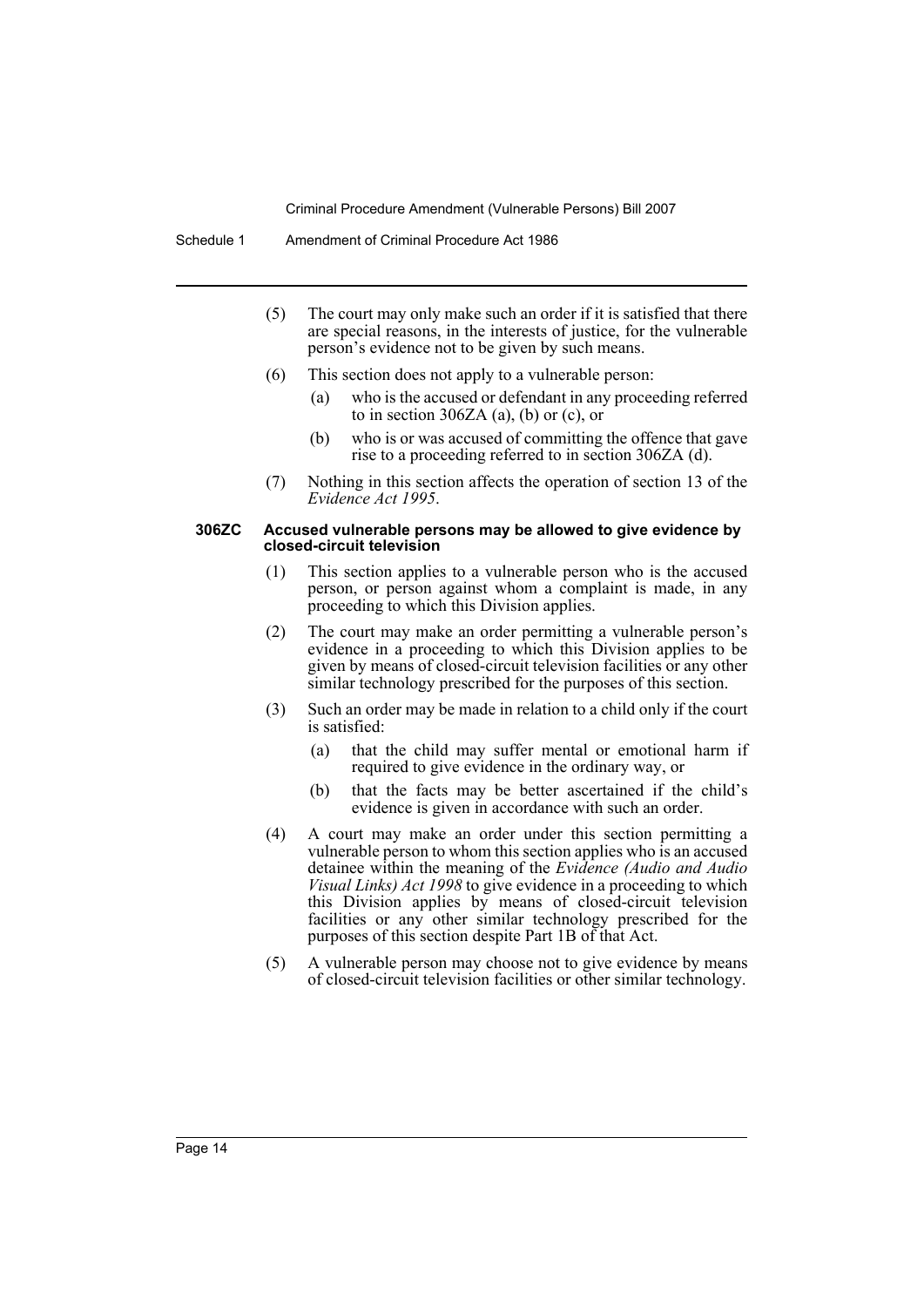Amendment of Criminal Procedure Act 1986 Schedule 1

#### **306ZD Giving evidence by closed-circuit television**

- (1) If the evidence of a vulnerable person who is entitled or permitted to give evidence by means of closed-circuit television facilities or any other similar technology under this Division is given from a location outside a court, that location is taken to be part of the court in which the proceeding is being held.
- (2) If the evidence of a vulnerable person who is entitled or permitted to give evidence by means of closed-circuit television facilities or any other similar technology under this Division is given from a location outside a court, the court may order:
	- (a) that a court officer be present at that other location, and
	- (b) that any other person be present with the vulnerable person as an interpreter, for the purpose of assisting the vulnerable person with any difficulty in giving evidence associated with an impairment or a disability, or for the purpose of providing the vulnerable person with other support.
- (3) Any such order does not limit the entitlement that a vulnerable person has under section 306ZK to choose another person to be present with him or her when giving evidence.
- (4) Nothing in this section affects any entitlement a vulnerable person has under section 275B.

#### **306ZE Giving identification evidence when closed-circuit television is used**

- (1) Subject to subsection (4), if a vulnerable person is entitled to give evidence by means of closed-circuit television facilities or any other similar technology, that person may not give identification evidence by those means.
- (2) However, such a person is entitled to refuse to give identification evidence until after the completion of the person's other evidence (including examination in chief, cross-examination and re-examination).
- (3) In addition, the court must ensure that such a person is not in the presence of the accused for any longer than is necessary for the vulnerable person to give identification evidence.
- (4) Subsection (1) does not prevent the giving of identification evidence by means of closed-circuit television facilities or any other similar technology that relates to evidence that is not a fact in issue.

**Note.** *Identification evidence* is defined in the *Evidence Act 1995*.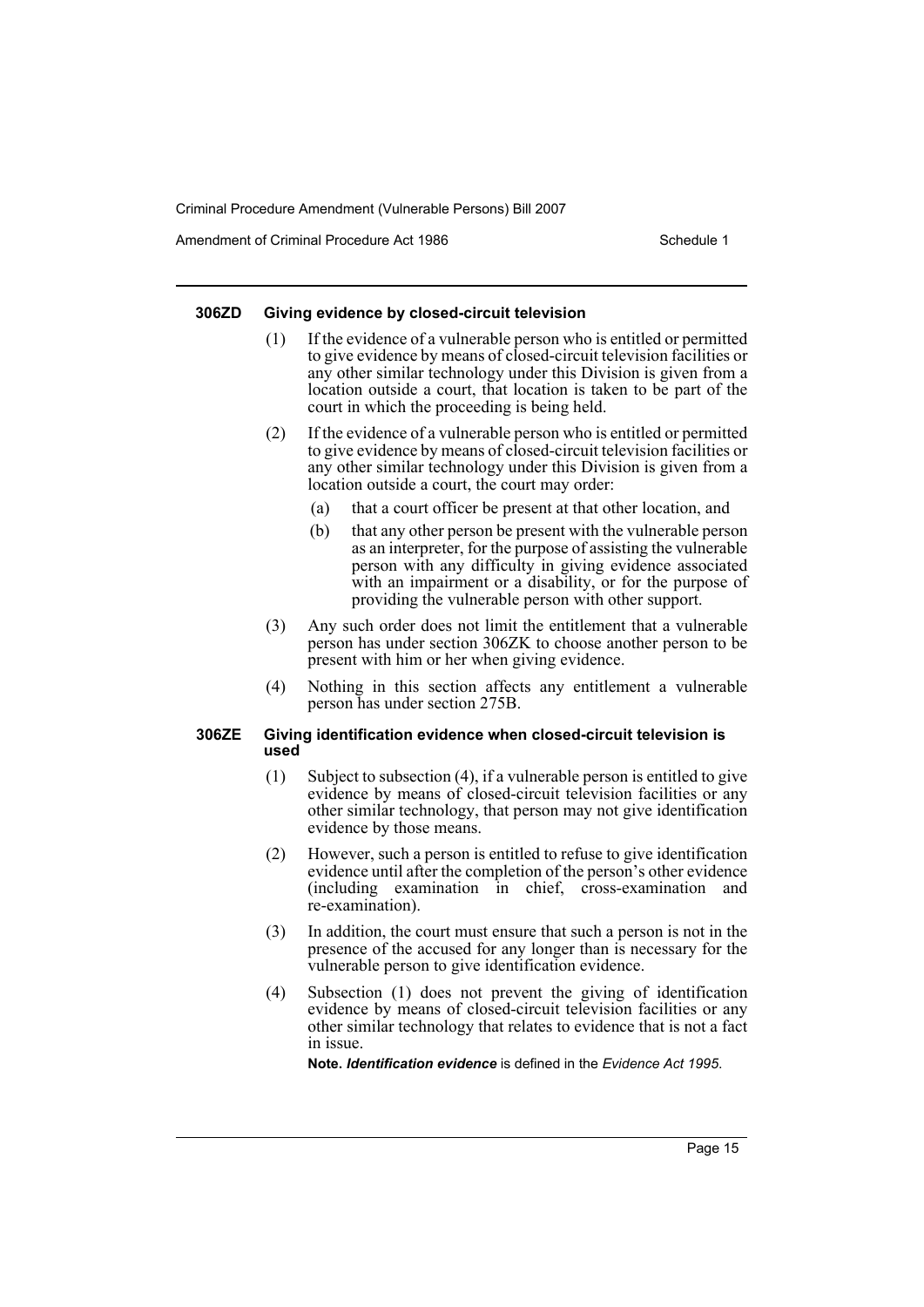Schedule 1 Amendment of Criminal Procedure Act 1986

#### **306ZF Proceedings may be moved to allow use of closed-circuit television facilities**

- (1) This section applies if a vulnerable person is entitled or permitted to give evidence by means of closed-circuit television facilities or any other similar technology under this Division.
- (2) If the court is not equipped with such facilities or technology, or it otherwise considers it appropriate to do so, the court may adjourn the proceeding or any part of the proceeding to a court or place that is equipped with such facilities or technology so that the vulnerable person's evidence may be given by such means.

#### **306ZG Use of closed-circuit television or similar technology**

Closed-circuit television facilities or similar technology used under this Division for the giving of evidence by a vulnerable person are to be operated in such a manner that the persons who have an interest in the proceeding are able to see the vulnerable person (and any person present with the vulnerable person) on the same or another television monitor.

#### **306ZH Vulnerable persons have a right to alternative arrangements for giving evidence when closed-circuit television facilities not available**

- (1) This section applies to any proceeding in which a vulnerable person is entitled or permitted to give evidence by means of closed-circuit television facilities or other similar technology (by virtue of section 306ZB or an order made under section 306ZC) but does not do so because:
	- (a) such facilities and such technology are not available (and the court does not move the proceeding under section 306ZF), or
	- (b) the vulnerable person chooses not to give evidence by those means, or
	- (c) the court orders that the vulnerable person may not give evidence by those means (or, in the case of a vulnerable person to whom section 306ZC applies, the court does not order that the vulnerable person may give evidence by those means).
- (2) In such a proceeding, the court must make alternative arrangements for the giving of evidence by the vulnerable person, in order to restrict contact (including visual contact) between the vulnerable person and any other person or persons.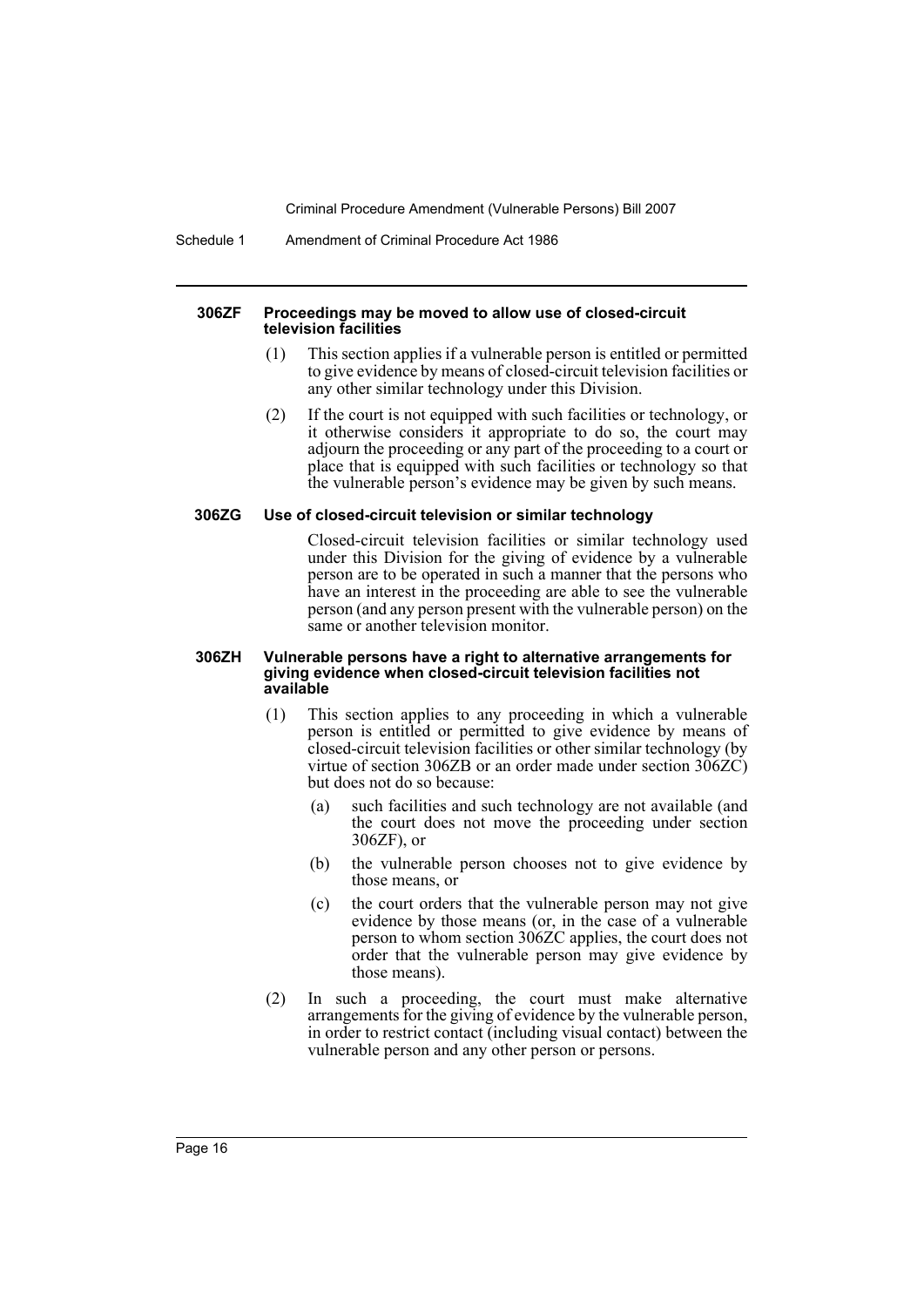Amendment of Criminal Procedure Act 1986 Schedule 1

- (3) Those alternative arrangements may include any of the following:
	- (a) the use of screens,
	- (b) planned seating arrangements for people who have an interest in the proceeding (including the level at which they are seated and the people in the vulnerable person's line of vision),
	- (c) the adjournment of the proceeding or any part of the proceeding to other premises.
- (4) A vulnerable person may choose not to use any such alternative arrangements. In that case, the court must direct that the vulnerable person be permitted to give evidence orally in the courtroom.
- (5) Any premises to which a proceeding is adjourned under this section are taken to be part of the court in which the proceeding is being heard.

#### **306ZI Warning to jury**

- (1) In any criminal proceeding in which the evidence of a vulnerable person is given by means of closed-circuit television facilities or any other similar technology (by virtue of section 306ZB), the judge must:
	- (a) inform the jury that it is standard procedure for the evidence of vulnerable persons in such cases to be given by those means, and
	- (b) warn the jury not to draw any inference adverse to the accused person or give the evidence any greater or lesser weight because of the use of those facilities or that technology.
- (2) In any criminal proceeding in which the evidence of a vulnerable person is given by means of closed-circuit television facilities or any other similar technology (by virtue of section 306ZC), the judge must warn the jury not to draw any inference adverse to the accused person or give the evidence any greater or lesser weight because of the use of those facilities or that technology.
- (3) In any criminal proceeding in which arrangements are made for a person to be with a vulnerable person giving evidence (by virtue of section 306ZD or 306ZK), the judge must:
	- (a) inform the jury that it is standard procedure in such cases for vulnerable persons to choose a person to be with them, and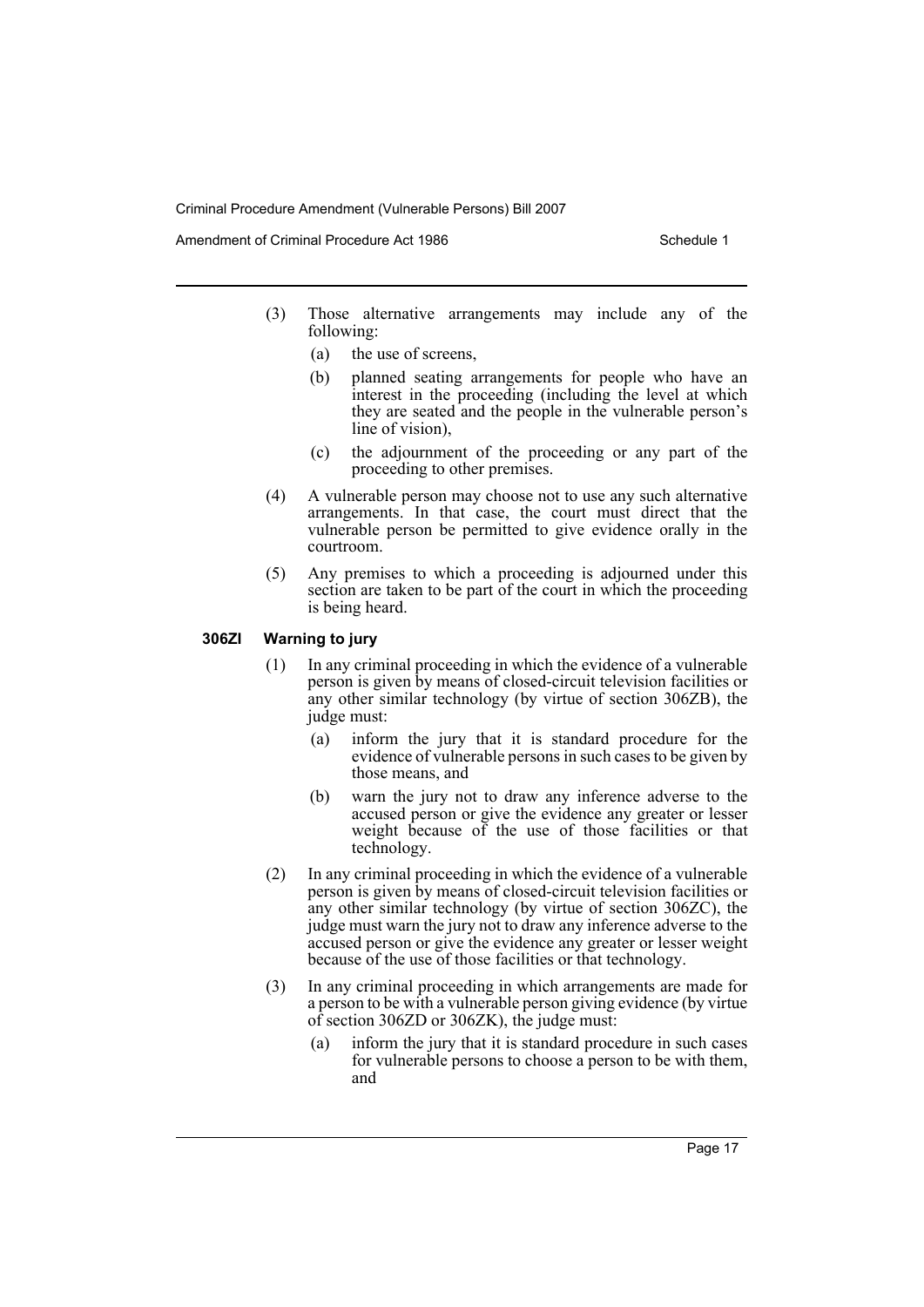- (b) warn the jury not to draw any inference adverse to the accused person or give the evidence any greater or lesser weight because of the presence of that person.
- (4) In any criminal proceeding in which alternative arrangements for the giving of evidence by a vulnerable person are made (by virtue of section 306ZH or 306ZL), the judge must:
	- (a) inform the jury that it is standard procedure in such cases for alternative arrangements to be used when vulnerable persons give evidence, and
	- (b) warn the jury not to draw any inference adverse to the accused person or give the evidence any greater or lesser weight because of the use of those alternative arrangements.

#### **Division 5 Miscellaneous**

#### **306ZJ Validity of proceedings not affected**

- (1) The failure of a vulnerable person to give evidence in accordance with a provision of this Part does not affect the validity of any proceeding or any decision made in connection with that proceeding.
- (2) The failure of an investigating official to record a representation of a child in accordance with any regulations made under section 306Q does not affect the validity of any proceeding in which evidence of the representation is given.

#### **306ZK Vulnerable persons have a right to presence of a supportive person while giving evidence**

- (1) This section applies to:
	- (a) a criminal proceeding in any court, and
	- (b) a civil proceeding arising from the commission of a personal assault offence, and
	- (c) a proceeding in relation to a complaint for an apprehended violence order, and
	- (d) a proceeding before the Victims Compensation Tribunal in respect of the hearing of a matter arising from the commission of a personal assault offence that is the subject of an appeal or a reference to it, and
	- (e) a proceeding in relation to an application for a child protection prohibition order or to vary or revoke any such order.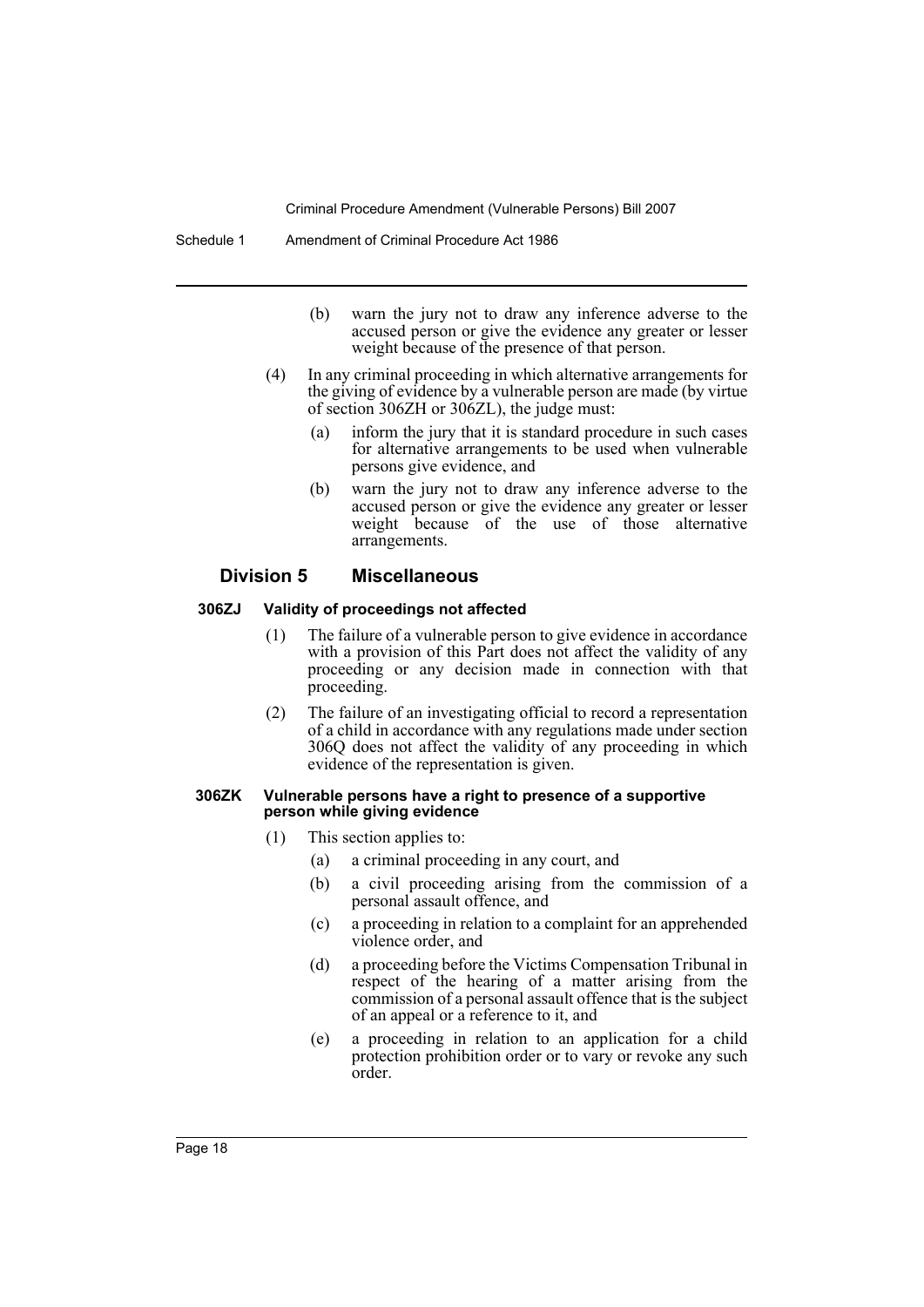Amendment of Criminal Procedure Act 1986 Schedule 1

- (2) A vulnerable person who gives evidence in a proceeding to which this section applies is entitled to choose a person whom the vulnerable person would like to have present near him or her when giving evidence.
- (3) Without limiting a vulnerable person's right to choose such a person, that person:
	- (a) may be a parent, guardian, relative, friend or support person of the vulnerable person, and
	- (b) may be with the vulnerable person as an interpreter, for the purpose of assisting the vulnerable person with any difficulty in giving evidence associated with an impairment or a disability, or for the purpose of providing the vulnerable person with other support.
- (4) To the extent that the court or tribunal considers it reasonable to do so, the court or tribunal must make whatever direction is appropriate to give effect to a vulnerable person's decision to have such a person present near the vulnerable person, and within the vulnerable person's sight, when the vulnerable person is giving evidence.
- (5) The court or tribunal may permit more than one support person to be present with the vulnerable person if the court or tribunal thinks that it is in the interests of justice to do so.
- (6) This section extends to a vulnerable person who is the accused or the defendant in the relevant proceeding.

**Note.** This section does not apply if a child or intellectually impaired person giving evidence is a complainant in proceedings for a prescribed sexual offence. In that case, section 294C sets out the entitlements of the child or intellectually impaired person to have one or more support persons present when giving evidence.

#### **306ZL Vulnerable persons have a right to alternative arrangements for giving evidence when accused is unrepresented**

- (1) This section applies to a criminal proceeding in any court, or a civil proceeding arising from the commission of a personal assault offence, in which the accused or defendant is not represented by a lawyer.
- (2) A vulnerable person who is a witness (other than the accused or the defendant) in a proceeding to which this section applies is to be examined in chief, cross-examined or re-examined by a person appointed by the court instead of by the accused or the defendant.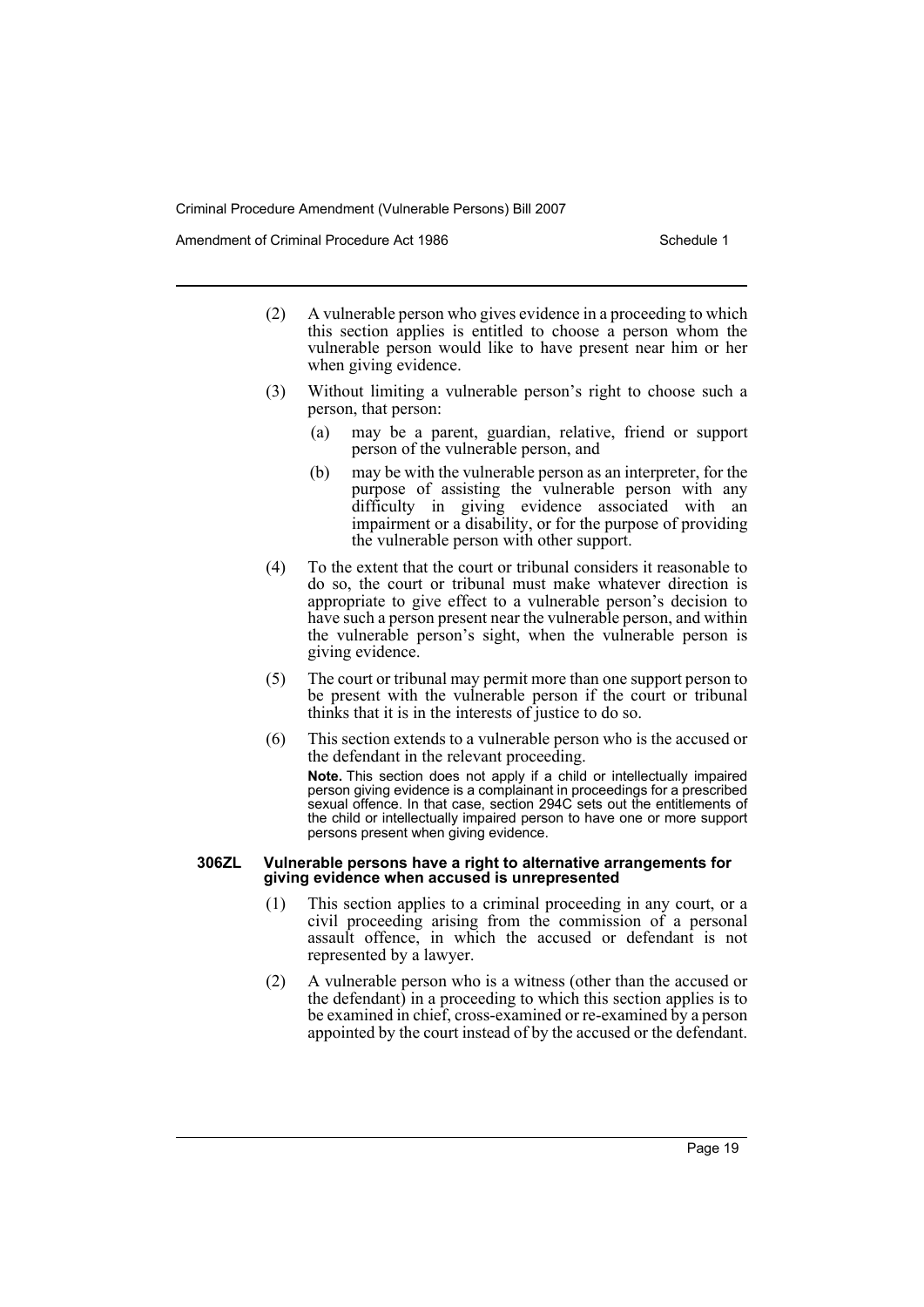- (3) If any such person is appointed, that person is to ask the vulnerable person only the questions that the accused or the defendant requests the person to put to the vulnerable person.
- (4) A person appointed under this section, when acting in the course of his or her appointment, must not independently give the accused or the defendant legal or other advice.
- (5) The court may choose not to appoint such a person if the court considers that it is not in the interests of justice to do so.
- (6) This section applies whether or not closed-circuit television facilities or other similar technology is used to give evidence, and whether or not alternative arrangements under section 306ZH are used in the proceedings.
- (7) Anything done or omitted to be done by a person who:
	- (a) is appointed under this section, and
	- (b) is an Australian lawyer,

when acting in the course of the appointment or otherwise in accordance with this section does not, if the thing was done or omitted to be done in good faith, subject the person personally to any action, liability, claim or demand.

#### **306ZM Court orders**

The court may make, vary or revoke an order under a provision of this Part either on its own motion or on application by a party to the proceeding or by the vulnerable person giving evidence.

#### **306ZN General discretion of court not affected**

Unless a contrary intention is shown, nothing in this Part limits any discretion that a court has with respect to the conduct of a proceeding.

**Note.** See, for example, Part 3.11 (Discretions to exclude evidence) of the *Evidence Act 1995*.

#### **306ZO Regulations**

Without limiting any regulations made under section 4, the regulations may make provision for or with respect to the use of closed-circuit television facilities or other similar technology for the giving of evidence by vulnerable persons in accordance with this Part.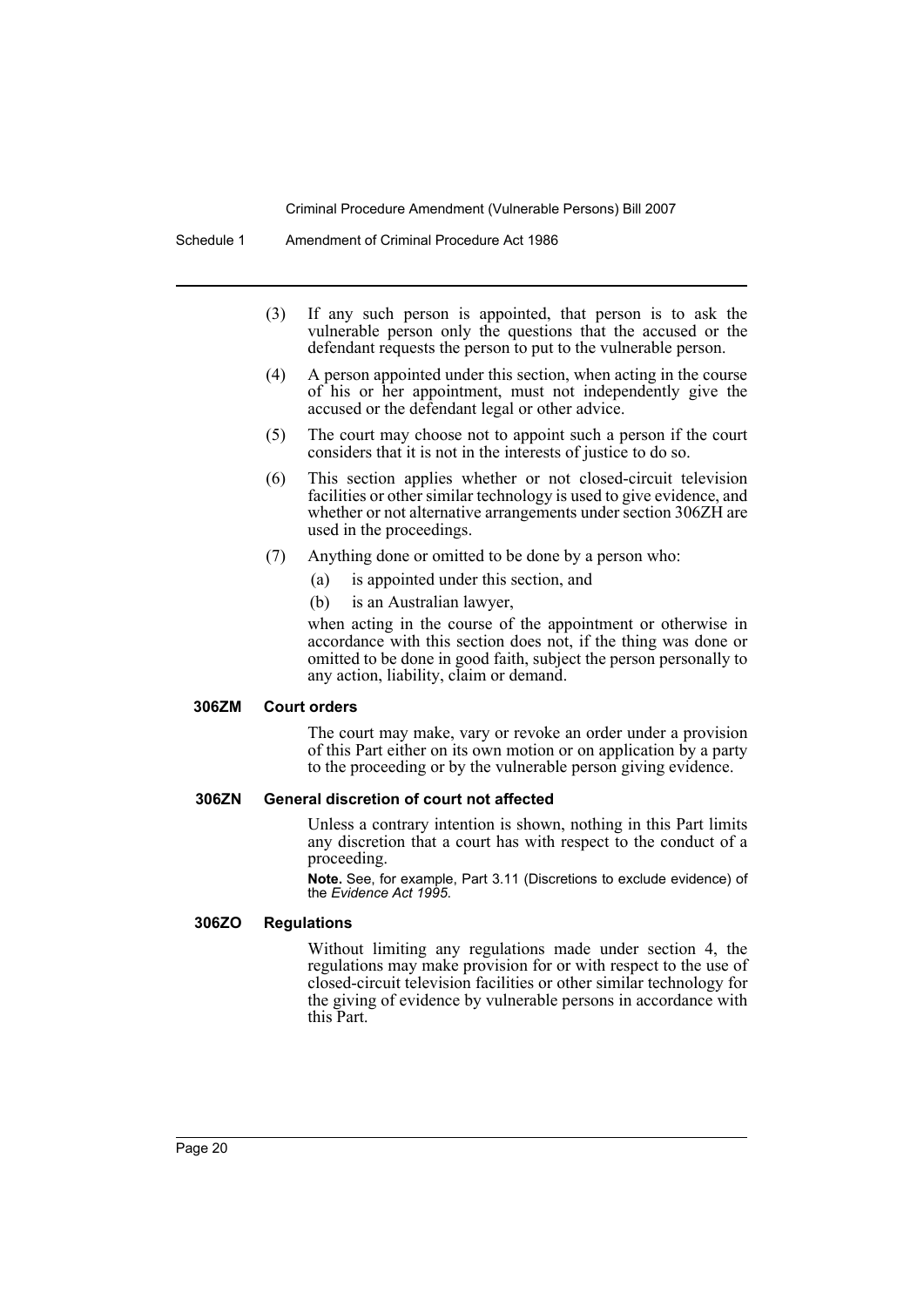Amendment of Criminal Procedure Act 1986 Schedule 1

#### **306ZP Rules of court**

- (1) Rules of court may (subject to any regulations made under this Act) be made in respect of the giving of evidence under this Part.
- (2) In particular, rules of court may (subject to the regulations) also make provision for or with respect to the use of closed-circuit television facilities or other similar technology for the giving of evidence by vulnerable persons in accordance with this Part.

#### **[14] Schedule 2 Savings, transitional and other provisions**

Insert at the end of clause 1 (1):

*Criminal Procedure Amendment (Vulnerable Persons) Act 2007*

#### **[15] Schedule 2**

Insert at the end of the Schedule with appropriate Part and clause numbers:

# **Part Provisions consequent on enactment of Criminal Procedure Amendment (Vulnerable Persons) Act 2007**

## **Definition**

In this Part:

*amending Act* means the *Criminal Procedure Amendment (Vulnerable Persons) Act 2007*.

#### **Amendments**

The amendments made to this Act by the amending Act do not extend to any proceedings commenced before the commencement of the amendments and any such proceedings are to be dealt with as if the amending Act had not been enacted.

#### **Effect of repeal of Evidence (Children) Act 1997**

Any proceedings to which the *Evidence (Children) Act 1997* applied that were pending immediately before the repeal of that Act by the amending Act are to continue to be dealt with as if that Act had not been repealed.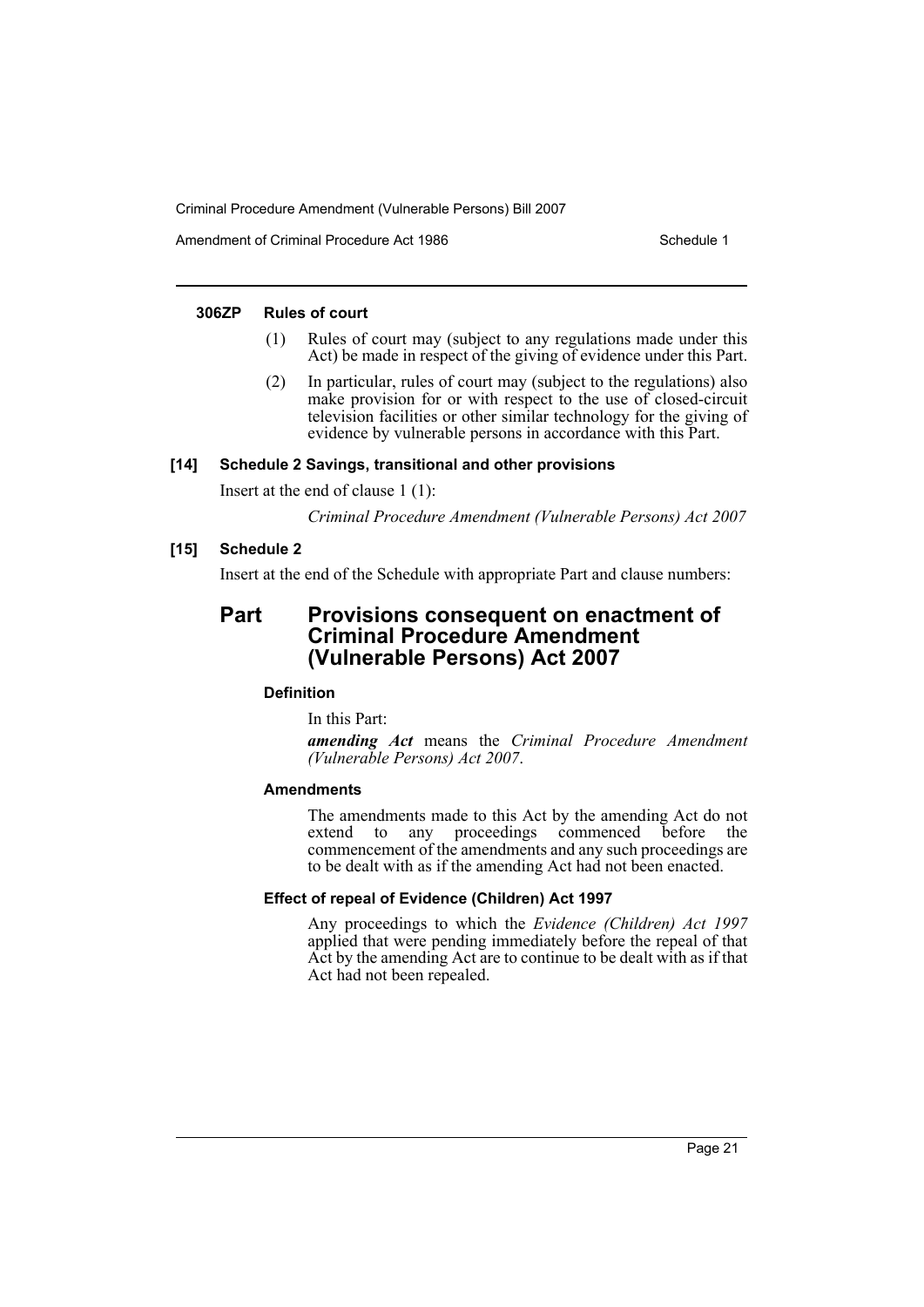Schedule 2 Consequential amendment of other Acts

# <span id="page-22-0"></span>**Schedule 2 Consequential amendment of other Acts**

(Section 4)

# **2.1 Children (Criminal Proceedings) Act 1987 No 55**

# **Section 11 Publication and broadcasting of names**

Omit "Part 3 of the *Evidence (Children) Act 1997*" from section 11 (6).

Insert instead "Division 3 of Part 6 of Chapter 6 of the *Criminal Procedure Act 1986*".

# **2.2 Crimes Act 1900 No 40**

# **[1] Section 562ZH Measures to protect children in AVO proceedings**

Omit "Parts 3 and 4 of the *Evidence (Children) Act 1997*" from section 562ZH (5).

Insert instead "Divisions 3 and 4 of Part 6 of Chapter 6 of the *Criminal Procedure Act 1986*".

# **[2] Section 562ZH (6)**

Omit "Part 3 of the *Evidence (Children) Act 1997*".

Insert instead "Division 3 of Part 6 of Chapter 6 of the *Criminal Procedure Act 1986*".

# **[3] Section 562ZN Right to presence of supportive person**

Omit "child to whom section 27 of the *Evidence (Children) Act 1997*" from section 562ZN (1).

Insert instead "person to whom section 306ZK of the *Criminal Procedure Act 1986*".